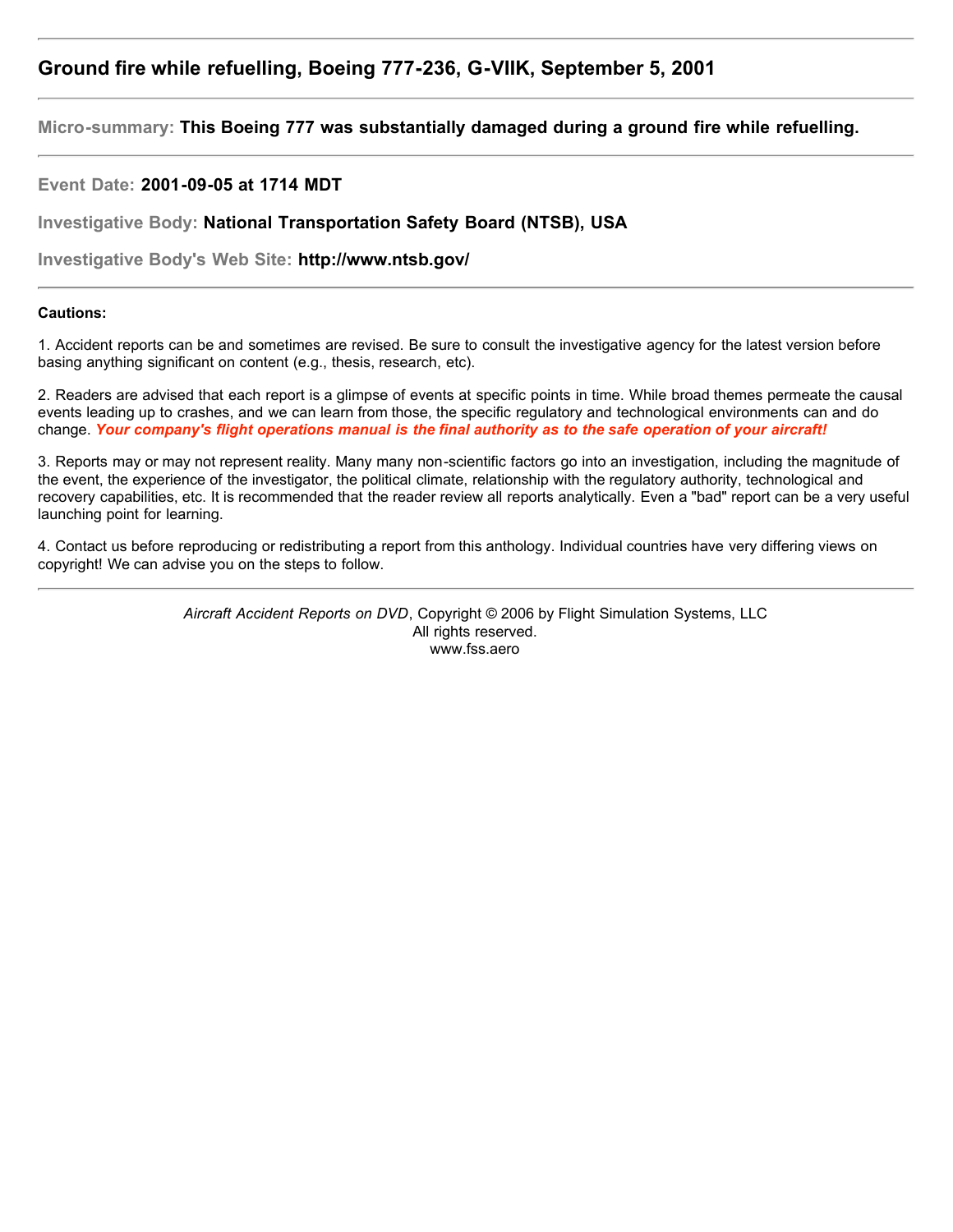|                                                                                                                                                                                                                                                                                                                                                                                                                                                                                                                                                                                                                                                                                                                                                                                                                                                                                                                                                                                                                                                                                                                                                                                                                                                                                                                                                                                                                                                                                                                                                                                                                                                                                                                                                                                                           | <b>National Transportation Safety Board</b><br>NTSB ID: DEN01FA157<br>Aircraft Registration Number: G-VIIK |                           |                                 |                               |                             |                       |                                                                                                                                                                    |  |
|-----------------------------------------------------------------------------------------------------------------------------------------------------------------------------------------------------------------------------------------------------------------------------------------------------------------------------------------------------------------------------------------------------------------------------------------------------------------------------------------------------------------------------------------------------------------------------------------------------------------------------------------------------------------------------------------------------------------------------------------------------------------------------------------------------------------------------------------------------------------------------------------------------------------------------------------------------------------------------------------------------------------------------------------------------------------------------------------------------------------------------------------------------------------------------------------------------------------------------------------------------------------------------------------------------------------------------------------------------------------------------------------------------------------------------------------------------------------------------------------------------------------------------------------------------------------------------------------------------------------------------------------------------------------------------------------------------------------------------------------------------------------------------------------------------------|------------------------------------------------------------------------------------------------------------|---------------------------|---------------------------------|-------------------------------|-----------------------------|-----------------------|--------------------------------------------------------------------------------------------------------------------------------------------------------------------|--|
| <b>FACTUAL REPORT</b>                                                                                                                                                                                                                                                                                                                                                                                                                                                                                                                                                                                                                                                                                                                                                                                                                                                                                                                                                                                                                                                                                                                                                                                                                                                                                                                                                                                                                                                                                                                                                                                                                                                                                                                                                                                     |                                                                                                            |                           | Occurrence Date: 09/05/2001     |                               | Most Critical Injury: Fatal |                       |                                                                                                                                                                    |  |
| <b>ÁVIATION</b>                                                                                                                                                                                                                                                                                                                                                                                                                                                                                                                                                                                                                                                                                                                                                                                                                                                                                                                                                                                                                                                                                                                                                                                                                                                                                                                                                                                                                                                                                                                                                                                                                                                                                                                                                                                           |                                                                                                            | Occurrence Type: Accident |                                 |                               |                             | Investigated By: NTSB |                                                                                                                                                                    |  |
| Location/Time                                                                                                                                                                                                                                                                                                                                                                                                                                                                                                                                                                                                                                                                                                                                                                                                                                                                                                                                                                                                                                                                                                                                                                                                                                                                                                                                                                                                                                                                                                                                                                                                                                                                                                                                                                                             |                                                                                                            |                           |                                 |                               |                             |                       |                                                                                                                                                                    |  |
| <b>Nearest City/Place</b>                                                                                                                                                                                                                                                                                                                                                                                                                                                                                                                                                                                                                                                                                                                                                                                                                                                                                                                                                                                                                                                                                                                                                                                                                                                                                                                                                                                                                                                                                                                                                                                                                                                                                                                                                                                 | <b>State</b>                                                                                               |                           | Zip Code                        | Local Time                    | Time Zone                   |                       |                                                                                                                                                                    |  |
| Denver                                                                                                                                                                                                                                                                                                                                                                                                                                                                                                                                                                                                                                                                                                                                                                                                                                                                                                                                                                                                                                                                                                                                                                                                                                                                                                                                                                                                                                                                                                                                                                                                                                                                                                                                                                                                    | CO                                                                                                         |                           | 80249                           | 1714                          | MDT                         |                       |                                                                                                                                                                    |  |
| Airport Proximity: On Airport                                                                                                                                                                                                                                                                                                                                                                                                                                                                                                                                                                                                                                                                                                                                                                                                                                                                                                                                                                                                                                                                                                                                                                                                                                                                                                                                                                                                                                                                                                                                                                                                                                                                                                                                                                             |                                                                                                            |                           | Distance From Landing Facility: |                               | Direction From Airport:     |                       |                                                                                                                                                                    |  |
| <b>Aircraft Information Summary</b>                                                                                                                                                                                                                                                                                                                                                                                                                                                                                                                                                                                                                                                                                                                                                                                                                                                                                                                                                                                                                                                                                                                                                                                                                                                                                                                                                                                                                                                                                                                                                                                                                                                                                                                                                                       |                                                                                                            |                           |                                 |                               |                             |                       |                                                                                                                                                                    |  |
| Aircraft Manufacturer                                                                                                                                                                                                                                                                                                                                                                                                                                                                                                                                                                                                                                                                                                                                                                                                                                                                                                                                                                                                                                                                                                                                                                                                                                                                                                                                                                                                                                                                                                                                                                                                                                                                                                                                                                                     | Model/Series                                                                                               |                           |                                 |                               | Type of Aircraft            |                       |                                                                                                                                                                    |  |
| Boeing                                                                                                                                                                                                                                                                                                                                                                                                                                                                                                                                                                                                                                                                                                                                                                                                                                                                                                                                                                                                                                                                                                                                                                                                                                                                                                                                                                                                                                                                                                                                                                                                                                                                                                                                                                                                    |                                                                                                            |                           | 777-236                         |                               |                             |                       | Airplane                                                                                                                                                           |  |
| Sightseeing Flight:                                                                                                                                                                                                                                                                                                                                                                                                                                                                                                                                                                                                                                                                                                                                                                                                                                                                                                                                                                                                                                                                                                                                                                                                                                                                                                                                                                                                                                                                                                                                                                                                                                                                                                                                                                                       |                                                                                                            |                           |                                 | Air Medical Transport Flight: |                             |                       |                                                                                                                                                                    |  |
| Narrative                                                                                                                                                                                                                                                                                                                                                                                                                                                                                                                                                                                                                                                                                                                                                                                                                                                                                                                                                                                                                                                                                                                                                                                                                                                                                                                                                                                                                                                                                                                                                                                                                                                                                                                                                                                                 |                                                                                                            |                           |                                 |                               |                             |                       |                                                                                                                                                                    |  |
| Brief narrative statement of facts, conditions and circumstances pertinent to the accident/incident:<br>HISTORY OF FLIGHT                                                                                                                                                                                                                                                                                                                                                                                                                                                                                                                                                                                                                                                                                                                                                                                                                                                                                                                                                                                                                                                                                                                                                                                                                                                                                                                                                                                                                                                                                                                                                                                                                                                                                 |                                                                                                            |                           |                                 |                               |                             |                       |                                                                                                                                                                    |  |
| The fire started when the airplane was parked at the gate unloading passengers and being<br>Colorado.<br>The captain, first officer, a third pilot, 13 cabin crewmembers, and 10 passengers who<br>refueled.<br>were on board at the time of the accident, were not injured; however, the ground service refueler<br>was fatally injured. British Airways was operating the airplane, Flight 2019 (call sign BAW91F),<br>under Title 14 CFR Part 129. Visual meteorological conditions prevailed for the 9 hour 38 minute<br>cross-country flight that originated from London, United Kingdom.<br>The airplane departed Gatwick International Airport, London, United Kingdom, at 0713 with 256<br>passengers, and was cleared to land on runway 16 at Denver International Airport (DEN) Denver,<br>Colorado, at 1646 (the scheduled arrival time was 1615). Federal Aviation Administration (FAA) Air<br>Traffic Control (Denver tower) instructed BAW91F to contact Denver ramp control, for taxi<br>instructions, at 1656.<br>indicates that its auxiliary power unit (APU) was started at 1658 and its engines were shut down at<br>1706.<br>A British Airways Senior Air Safety Investigator stated that the airline's Boeing 777's APU<br>is normally started during taxi-in, and the airplane's electrical load is transferred from the main<br>engines to the APU automatically via "no-break" technology when the engines are in idle, or during<br>The captain for the flight said that during short time turn around, ground power is not<br>shut down.<br>He said that at the time of the accident, the airplane's electrical power supply was being<br>used.<br>generated by its APU.<br>The refueling hydrant truck was parked under the airplane's left wing, facing aft, and outboard of |                                                                                                            |                           |                                 |                               |                             |                       | BAW91F was cleared to taxi to gate A37, and its flight data recorder                                                                                               |  |
| the left engine.<br>been chocked, and the hydrant truck's hydrant coupler had been attached to the airport's subsurface<br>pit hydrant.<br>confirmed that the refueler had grounded the truck to the pit hydrant, and bonded the truck to the<br>airplane's left main landing gear.                                                                                                                                                                                                                                                                                                                                                                                                                                                                                                                                                                                                                                                                                                                                                                                                                                                                                                                                                                                                                                                                                                                                                                                                                                                                                                                                                                                                                                                                                                                       |                                                                                                            |                           |                                 |                               |                             |                       | Videos taken from DEN firefighting equipment showed that the hydrant truck had<br>The DEN fire department's video and a United Airline's maintenance-engineer also |  |
| The maintenance-engineer said the refueler had raised the lift platform and had attached two hoses<br>to the airplane's left wing refueling manifold system. As the maintenance-engineer approached the<br>hydrant truck, he noted that refueling of the airplane had already started. He further stated that<br>he frequently saw refuelers lower their lift platforms for head clearance comfort (during the<br>refueling), and/or to receive their refueling requirements from a maintenance-engineer. He did not<br>remember seeing the lift platform move on this occasion.                                                                                                                                                                                                                                                                                                                                                                                                                                                                                                                                                                                                                                                                                                                                                                                                                                                                                                                                                                                                                                                                                                                                                                                                                          |                                                                                                            |                           |                                 |                               |                             |                       |                                                                                                                                                                    |  |
| The maintenance-engineer said he positioned himself between the airplane's left engine and the<br>hydrant truck to tell the refueler what fuel load should be put on the airplane. He said the                                                                                                                                                                                                                                                                                                                                                                                                                                                                                                                                                                                                                                                                                                                                                                                                                                                                                                                                                                                                                                                                                                                                                                                                                                                                                                                                                                                                                                                                                                                                                                                                            |                                                                                                            |                           |                                 |                               |                             |                       |                                                                                                                                                                    |  |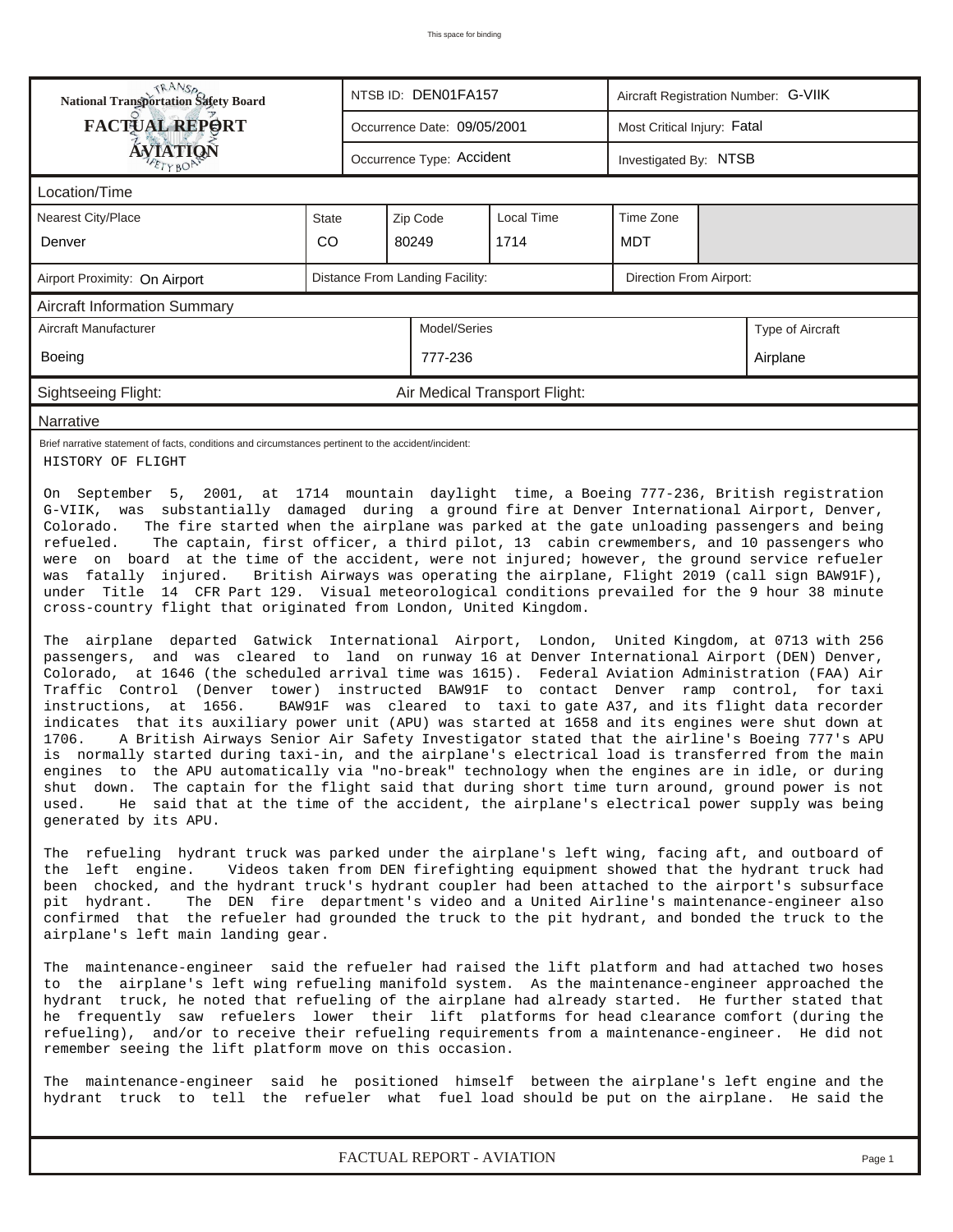| <b>National Transportation Safety Board</b> | NTSB ID: DEN01FA157         |  |
|---------------------------------------------|-----------------------------|--|
| <b>FACTUAL REPORT</b>                       | Occurrence Date: 09/05/2001 |  |
|                                             | Occurrence Type: Accident   |  |

refueler turned towards him and leaned down, with his back to the refueling hoses, to give him the amount of fuel that remained from the previous flight. He said the refueler had the dead-man fuel control (shut off device) in his left hand, and the hydrant truck's fuel flow meter was beginning to rotate rapidly. The last reading he remembered seeing on the fuel flow meter was 60 gallons. He further noted that the hydrant truck's turbo-diesel engine was running.

As the maintenance-engineer looked up at the refueler, he observed the inboard fuel hose separate sideways (forward, in relationship to the truck) from the airplane, and flap around "violently spraying fuel in all directions." He yelled at the refueler that the "hose was loose." The maintenance-engineer was immediately soaked with fuel and even swallowed some. He said the flames propagated up from the bottom of the truck, through the open lattice of the lift platform floor, and "engulfed the fueler." He immediately ran for a large fire-extinguishing bottle.

A second maintenance-engineer was standing inboard of the left engine when he "felt the heat and turned and looked to see a huge fire had broken out at the fuel truck [hydrant truck]." The airplane's captain was standing inside the airplane near the door to the jetway. He said that a flight attendant was the first crewmember to notice the fire; her alarm motivated him to move to a jetway window to view aft. He said that he observed a "fire near [the] left engine," and he ordered all remaining persons to immediately evacuate the airplane.

A pilot standing nearby said that a large ball of fire enveloped the hydrant truck and much of the airplane's left wing; he said the heat was very intense. He yelled to another person to call the fire department. He ran to assist a maintenance-engineer in retrieving a large fire extinguisher bottle. The fire department received the call at 1714, arrived at the scene at 1717, and immediately extinguished the fire.

Several civilian witnesses, inside the concourse, made the following observations: the first witness observed "men refueling [the airplane]. I saw the hose fly up and a spray covered the vehicle (looked like a jet of water). I then saw a small fire followed by a large ball of fire engulf the vehicle. Various people were running away from the vehicle as the fire continued to grow." She said she then thought there was some "smoke" or vapor before the fire started. She recalled the fire starting from the truck, but could not be specific whether it was from the basket or the body of the vehicle. A second witness "noticed that there was a spray of clear fluid coming from around where the people were refueling the jet. I thought it could be water, but noticed a number of the people running away and then thought it must be fuel. Shortly afterwards (1 second?) I saw the fuel explode and engulf the truck and engine of the plane." During a second interview in England, this witness recalled, "seeing the fire first in the basket, then down onto the truck. The fireball then enveloped the fuel truck, then the refueler, then up below the wing to the engine with an orange flame."

A third witness said, "I was watching the servicing of British Airlines Flight 2019, when suddenly [I] saw a huge fountain of liquid (presume jet fuel) in the air followed by a huge ball of flame. As they were refueling the aircraft, I would think either the hose ruptured or the coupling failed." A fourth witness said, "I saw a flash, followed by an expanding fireball. After taking cover, it appeared the refueling stand behind [the] port wing was on fire." A fifth witness said, "[the] fire started ground."

Additional witnesses said, "I saw that [the] engine explode, fire was coming from the engine." Another said, "explosion either from the engine or right in front of the engine. The fire was surrounding the engine and wing. The fire was also spreading on the ground." Another said, "I saw what appeared to be smoke coming from the engine whilst the re-fueling truck was re-fueling. There was a sudden flash and the truck [and the] engine was engulfed in flames." Another said, the fire started from the top of the wing and came down. Another said, "I looked up to see flames that looked like they were coming from the engine on the right side. Then it looked like a truck or something behind the engine was also on fire." And one more said, "The left outboard engine was

*FACTUAL REPORT - AVIATION Page 1a*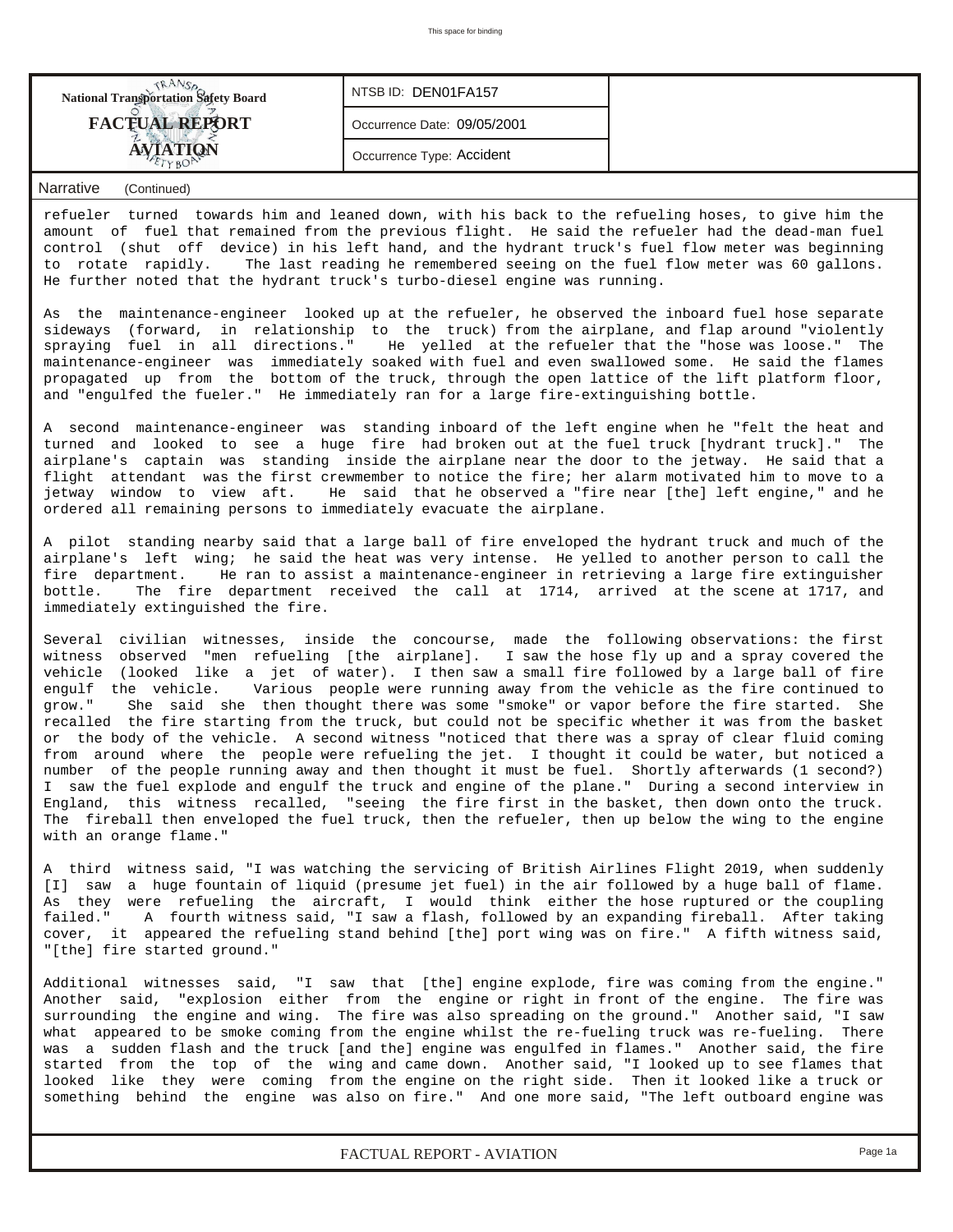**National Transportation Safety Board FACTUAL REPORT AVIATION** *NTSB ID:* DEN01FA157 *Occurrence Date:* 09/05/2001 *Occurrence Type:* Accident

## *Narrative (Continued)*

suddenly engulfed in flames. Could see a fuel truck behind this engine. Flame appeared to spread over more of the A.C in the vicinity of the left outboard engine. Fuel was burning on the ground."

According to a British Airways representative, the 26 individuals still on-board the airplane at the time of the accident were evacuated through the jetway without incident.

#### PERSONNEL INFORMATION

Aircraft Service International Group (ASIG) hired the refueler on October 14, 1997. ASIG records indicate that he had received training and was qualified to refuel 17 different aircraft for 10 different airlines (he was qualified on the Boeing 777 on April 27, 1999; it was not determined how many Boeing 777s he had actually fueled). He had refueled one previous airplane (a Lufthansa A340-313X), on the afternoon of the accident, using hydrant truck number 9417. He completed that refueling approximately 30 minutes before the accident. At the time of the accident, the refueler was wearing a cotton shirt, and pants made of 65 percent polyester and 35 percent cotton.

The first maintenance-engineer (with 24 years of aviation maintenance experience) said, in a Denver Police Department interview, regarding the ASIG fueler, "He is generally not the one assigned to that plane, I believe." The second maintenance-engineer (with approximately 30 years of aviation maintenance experience) said regarding the fueler, "He wasn't one of the normal guys; I haven't seen him very often."

According to the Denver Police Department, the refueler was 5 feet 11 inches tall, and weighed 160 pounds. The refueler died from his injuries on September 11, 2001. He was 24 years old.

#### AIRCRAFT/VEHICLE INFORMATION

#### General Information about the Airplane

The airplane, a Boeing 777-236, was a twin engine, turbofan aircraft with a maximum gross takeoff weight of 590,000 pounds, and was manufactured in 1998. At the time of the accident, there were 359 similar aircraft in use worldwide, of which British Airways operated 44. The airplane's flight deck seats four, and an additional 14 cabin crew positions were located in the cabin area along with seats for a maximum of 267 passengers. Two General Electric Model GE-90 engines powered the airplane with a maximum takeoff thrust at Denver, Colorado, of 90,000 pounds each. The GE-90 engines were suspended by pylons from each wing, and their outer cowling dimension was 13.3 feet in diameter at their greatest point. A representative from British Airways said that at the time of the accident, the airplane had completed approximately 2,100 cycles, and had approximately 14,000 flight hours. He said that the airplane's records suggest that the airplane had been refueled approximately 2,000 times.

#### Airplane's Fuel System

The airplane was equipped with three fuel tanks, with a maximum capacity of 45,200 gallons of fuel. There were two fueling stations, one on the leading edge of each wing. Both stations contained two refueling adapters, but there was only one refueling control panel and it was located at the left wing refueling station.

The under-wing refueling panel was located approximately 43 feet outboard of the centerline of the aircraft, or 64 inches outboard horizontally from the engine. The refueling panel on the Boeing 777 was originally designed to be approximately 50 feet outboard of the centerline (approximately 19 feet from the ground), to place it further from the engine. Because the Boeing 777's wing is one of the highest from the ground in the industry, the original location for the refueling panel would have required refueling-hydrant trucks to be supplementally stabilized with outriggers to

*FACTUAL REPORT - AVIATION Page 1b*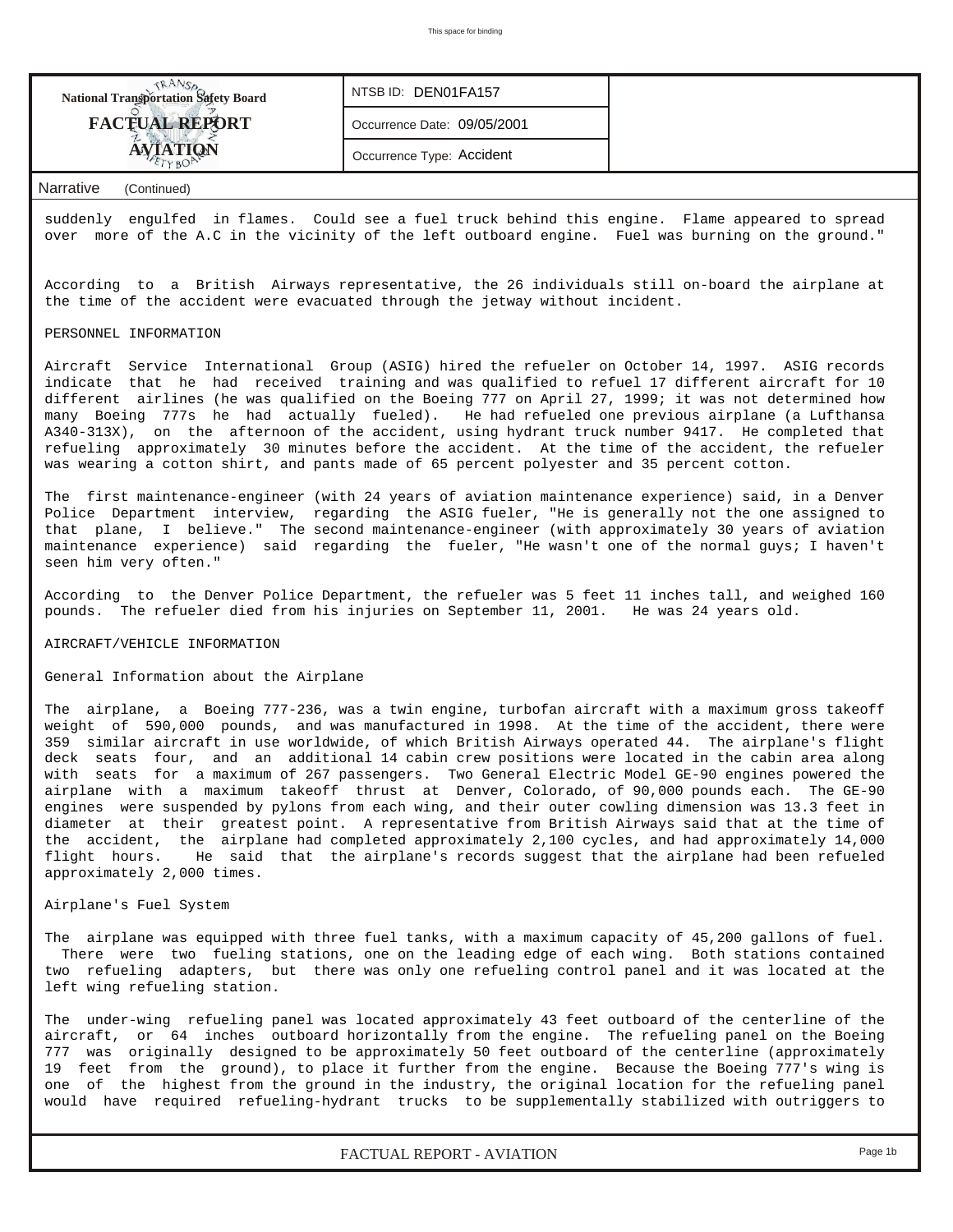| <b>National Transportation Safety Board</b> | NTSB ID: DEN01FA157         |  |
|---------------------------------------------|-----------------------------|--|
| <b>FACTUAL REPORT</b>                       | Occurrence Date: 09/05/2001 |  |
|                                             | Occurrence Type: Accident   |  |
|                                             |                             |  |

meet American National Standards Institute, ANSI/SIA A92.7 (Airline Ground Support Vehicle-Mounted Lift Devices) requirements. To avoid the need for outriggers on refueling-hydrant trucks, the refueling panel was moved 13 feet inboard, to its present location, which is approximately 17 feet 6 inches from the ground.

The airplane's fueling manifold system provide four single-point connections (two on each wing), each equipped with a three-lug adapter ring for attaching the refueling nozzle. The adapter ring geometry is an industry standard specified in MS24484. The adapter rings on the B-777 are made from a copper, nickel, and aluminum alloy (C95500; aluminum-bronze), heat treated for strength enhancement. The adapter rings had a machined shear groove, which was designed to fail in case a refueler drives away with the nozzles still attached to the airplane. The adapter's design was meant to prevent leaks by protecting the airplane's fuel system during a mechanical overload. At the time of the accident, the airplane was equipped with its original refueling adapter rings.

## Ground Fuel Supply and Dispensing

Fuel (aviation Jet A) from Denver International Airport's fuel farm currently flows south towards the three east-west passenger concourses in four 20-inch in diameter pipes at 185 psi (pounds per square inch). Two pipes are on the east side of the concourses, and two are on the west side. One pipe from each pair services the north side of the concourses and the other the south side. Only the east side was in operation on the day of the accident. The distribution pipes that travel parallel to the concourses are 16-inch pipes and narrow down to 14-inch pipes, and have a static pressure of 150 psi. Each airplane-parking gate has a subsurface pit hydrant, which is fed by a 6-inch pipe at 120 psi. During refueling operations, pit hydrant pressure may vary from 80 to 120 psi. Current fuel demands at Denver International Airport require only 4 of their 16 fuel pumps (located at the fuel farm) to move an estimated 1 million gallons of fuel per day. The fuel distribution system is designed to provide uniform pressures at all of the gate pit hydrants and to dissipate fuel pressure surges, which are created by multiple starts and stops of refueling operations.

The hydrant dispenser, mounted on a 1999 Ford F550 chassis (ASIG #9417; total miles on the odometer, 1,024), provided final filtering, metering, and pressure control for fuel entering an airplane. The truck was powered by a 7.3L turbocharged diesel engine. The hydrant dispenser was constructed to reach the Boeing 777 refueling station, which at 17 feet 6 inches is the highest in the commercial aviation fleet. The chassis and cab met standard automotive design criteria. The muffler was located under the passenger's seat, and its tail pipe was directed towards the right side of the cab. The hydrant dispenser, mounted on the truck's rear chassis, met all National Fire Protection Association (NFPA) standards. The lift platform was located directly behind the cab.

The hydrant dispenser's components, including the hydraulically actuated lift platform, filter, valves, meter, and hoses were constructed and assembled at Tampa, Florida during April and May 2001. The completed vehicle was shipped to Denver, Colorado, on May 9, 2001, and went into service on May 22, 2001. The vehicle was inspected daily, and a more extensive inspection was accomplished every 30 days in accordance with the requirements of the Air Transport Association 103 standard. The last 30-day inspection occurred on August 24, 2001.

The hydrant dispenser was equipped with two vertical cylinder pressure surge protectors, which led to a 250-gallon filter vessel. The dispenser had a maximum rated flow capability of 755 gallons per minute (gpm). The last non-restricted flow test of the hydrant dispenser was on August 24, 2001, and had a maximum flow of 540 gpm, with a nozzle pressure of 38 psi. Down stream from the filter was a Jac-Riser hose assembly, which provided the flexibility needed for the 4 foot by 7 foot lift platform to move up and down. The lift platform had two swivel fuel manifolds that delivered pressurized fuel to two 10-foot long Goodyear Wingcraft 2 1/2-inch (inner diameter) aircraft fueling hoses (type c, grade 2). According to representatives of the BF Goodrich Company, the hoses met or exceeded the requirements of American Petroleum Institute no. 1529 and National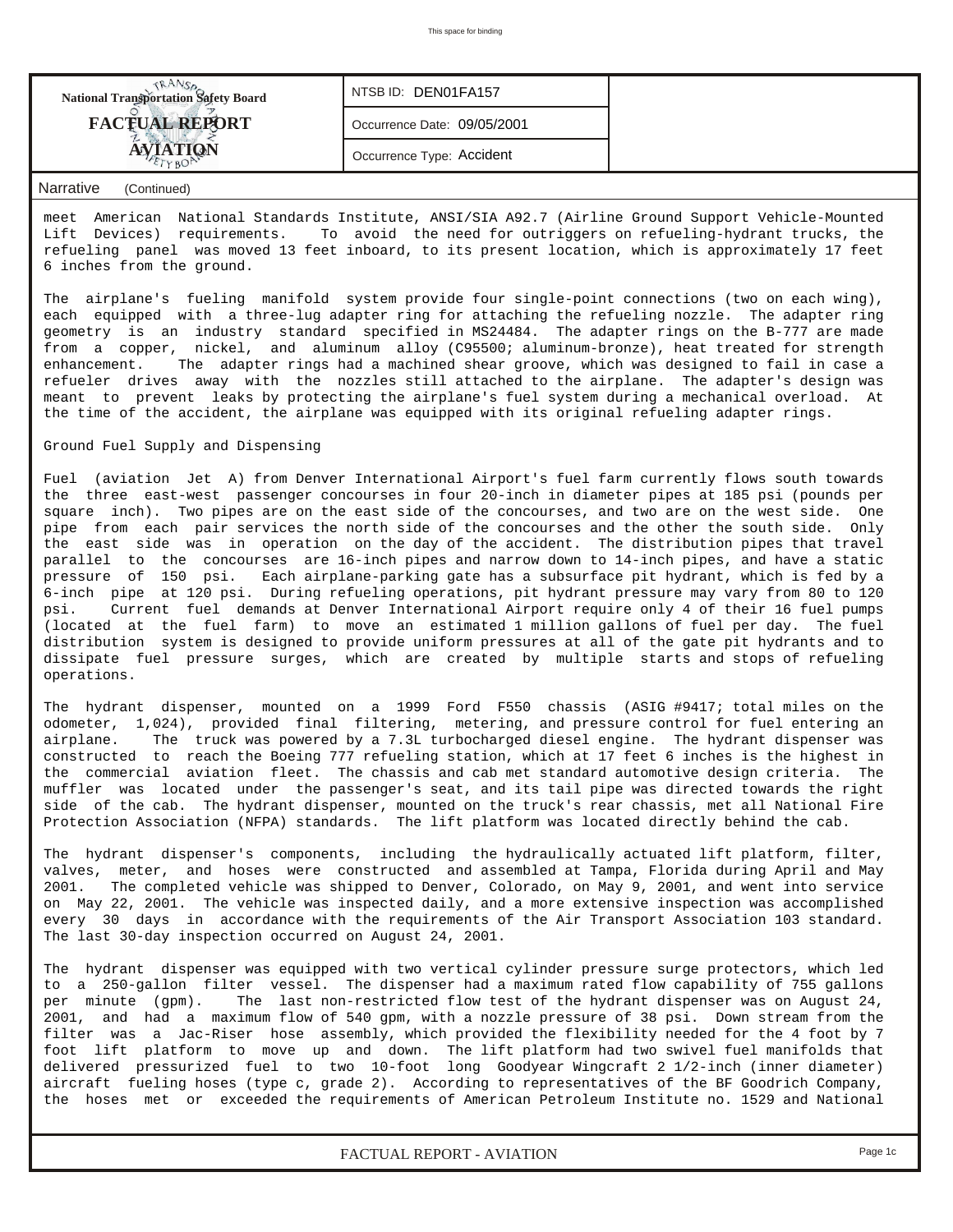| <b>National Transportation Safety Board</b> | NTSB ID: DEN01FA157         |  |
|---------------------------------------------|-----------------------------|--|
| <b>FACTUAL REPORT</b>                       | Occurrence Date: 09/05/2001 |  |
|                                             | Occurrence Type: Accident   |  |

Fire Protection Association no. 407 specifications. The hydrant dispenser, including all hoses, valves, and filter vessel, had an estimated static fuel capacity of 400 gallons.

The two hoses were equipped with nozzles and ferrules in March 2001. These hoses had a strength test rating of 20,000 pounds and were strength test rated (ferrule to ferrule) at approximately 1,600 to 1,800 pounds. Their outer covers were electrically semi-conductive. The assembled hoses were hydrostatically tested to 200 percent (600 psi) of their maximum 300 psi operating limit. Each hose weighed 17.2 pounds (1.72 pounds/foot), and contained 17.1 pounds (.255 gallons/foot; 6.7 pounds/gallon) of fuel. Each nozzle and hardware weighed 15.5 pounds, which brought the total operating weight of each hose to approximately 50 pounds.

Ground Refueler Controls and Refueling Procedures

According to a United Airlines Fuel Technical Services Senior Staff Engineer, when positioning a hydrant dispenser truck next to a Boeing 777, it is important to orient the truck in such a way as to maximize the available hose length. This is done by making sure that the lift platform's refueling manifolds are located directly under the airplane's refueling panel and that the airplane's refueling panel is located inside the parameters of the lift platform, i.e., inside the lift platform's railing. Additionally, he said, correct truck positioning would minimize the possibility of the refueling hose hooking on something.

The United Airlines refueling instructor said that he teaches the refuelers to "lift the platform as close as they can to the airplane's wing. Do this because the hose and nozzle are so heavy, that to reach higher than your head is very difficult." He said that he teaches them to "always lower the platform some (12 to 36 inches), before initiating fuel flowfor physical comfort reasons."

The refueler controlled the fuel flow with a dead-man switch, which needed to be held continuously open for fuel to flow. The compressed air lines, which come from the switch, activated three valves. The first valve was an on-off valve located on the subsurface pit hydrant. The second valve was the coupler valve, that connected the hydrant dispenser to the pit hydrant. The coupler valve provided both shutoff and pressure control functions. The normal fuel pressure differential (pressure drop), from the pit hydrant through the hydrant dispenser to the nozzles, was 60 to 80<br>psi. The third valve was an inline valve, located down stream from the filter, and it was also a The third valve was an inline valve, located down stream from the filter, and it was also a combination valve which controlled on-off flow as well as fuel pressure. The control valves could be set to deliver a maximum fuel pressure of 50 psi at the nozzles [The Boeing pressure refueling guide cautions refuelers to not use more than 55 psi, because using more than this pressure could cause damage to the airplane's refueling system components]. The three valves opened sequentially, and each took 18 to 24 seconds to activate. Stabilized fuel flow is normally achieved through the whole hydrant dispenser system in 1 to 1.5 minutes.

At the beginning of each refueling, the stabilized flow rate is approximately 500 to 540 gpm, decreasing to an estimated 200 gpm as the airplane's tanks fill. The hydrant dispenser valves are capable of closing in 3 to 5 seconds. The industry standard allows up to a 5 percent overrun of the established flow rate to perform an emergency shut down.

During normal refueling operations, the truck's engine is left running to provide compressed air and hydraulic pressure for the lift platform.

#### METEOROLOGICAL INFORMATION

At 1720, the weather conditions at Denver International Airport (elevation 5,431 feet), were as follows: wind from the southwest at 12 miles per hour (mph), gusts to 16 mph; temperature 85 degrees Fahrenheit; relative humidity 26 percent; runway 17L surface temperature 104 degrees Fahrenheit. The estimated high temperature for the day was 89 degrees Fahrenheit, at 1500.

*FACTUAL REPORT - AVIATION Page 1d*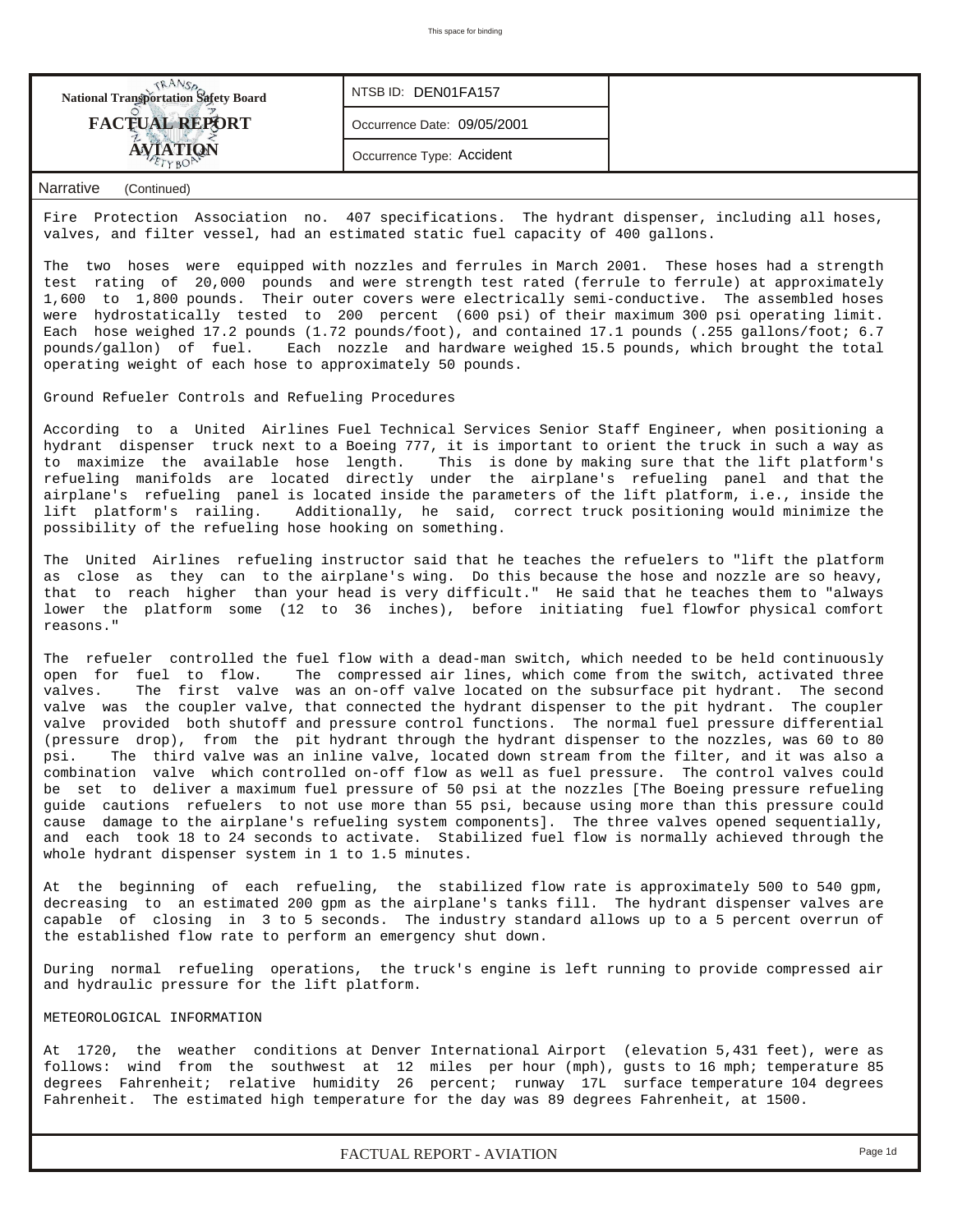| <b>National Transportation Safety Board</b> | NTSB ID: DEN01FA157         |  |
|---------------------------------------------|-----------------------------|--|
| <b>FACTUAL REPORT</b>                       | Occurrence Date: 09/05/2001 |  |
|                                             | Occurrence Type: Accident   |  |
| Narrative<br>(Continued)                    |                             |  |

#### WRECKAGE AND IMPACT INFORMATION

The airplane was found parked on the ramp at Gate A-37, on a heading of 175 degrees. The hydrant dispenser truck was under the left wing, facing aft. Damage to the airplane was limited to thermal damage to the lower composite leading edge panels, the refueling control panel, outboard portions of the left engine fan cowl and thrust reverser. The hydrant truck received more fire damage on its right side (the wind was from left to right), burning tires, hoses, and damaging many other components. The engine compartment was only lightly sooted in a few places. The exhaust pipe, leading to the muffler was discolored; it was caramel in color.

The hydrant dispenser system's fuel flow meter read 176 gallons. The refueling lift platform's two swivel fuel manifolds were located on the 4-foot wide right side of the lift platform. The hose attached to the upper manifold was found still attached to the airplane's outboard refueling adapter. The hose attached to the lower swivel fuel manifold had separated from the airplane's inboard refueling adapter ring, and was found dangling over the front upper railing of the lift platform between the truck's cab and the elevated lift platform. The three lugs from the airplane's refueling adapter ring were found separated and located inside the fuel hose nozzle's locking collar. The nozzle's locking collar displayed three equally spaced deformations that matched the lugs from the adapter ring.

#### TESTS AND RESEARCH

Beginning September 10, 2001, both the failed refueling inboard adapter ring and its adjacent outboard adapter ring were examined at the Boeing Company in Renton, Washington, under the supervision of an NTSB investigator. One of the first tests performed was the axial loading of the adjacent (outboard) refueling adapter. The test was stopped after one of its three lugs failed at 9,616 pounds. Additional test results on both adapter rings included the following: Both adapter rings chemical compositions, ultimate tensile strengths, and hardness values all were found to be within specification limits. Macroscopically, there was no visible evidence of pre-existing damage to any of the failed (accident) lugs. The cadmium plating was removed from all parts of both rings, and a fluorescent penetrant inspection of the parts revealed no anomalies (flaws or cracks). The failed adapter ring's six attachment flanges were found to be "slightly" bent up 0.005 to 0.002 inches.

Boeing Materials Technology's (BMT) engineering report states: "Optical and scanning electron microscopy confirmed the three fractures on part 1 [failed adapter ring] initiated and propagated by ductile separation. No indications of slow growth crack mechanisms or corrosion were observed." NTSB metallurgists reviewed the complete reports.

The original Boeing engineering drawing for the adapter rings, Sweeney Drawing C56-2510 revision E, dated 14 June 1993, specifies that the adapter rings shall be made from an aluminum-bronze heat treated material (C95500 per Federal Specification QQ-C-390B). A Boeing representative stated that QQ-C-390B requires that C95500 meet compositional and mechanical requirements only, and not all metallurgical characteristics, i.e., stress-strain curves, microstructure, nor phase ratios, must be identical.

For example, the stress-strain curves of the accident adapter ring and its adjacent adapter ring did vary in profile. According to a metallurgist with the National Transportation Safety Board: "Although exhibiting the same features, the detailed shapes of stress strain curves are affected by many factors, including alloy, temperature, test machine setup and operation, microstructure, and other factors."

Additionally, the BMT engineering report states that the inboard and outboard adapter rings were observed metallographically to have a different subgrain structure. The inboard adapter was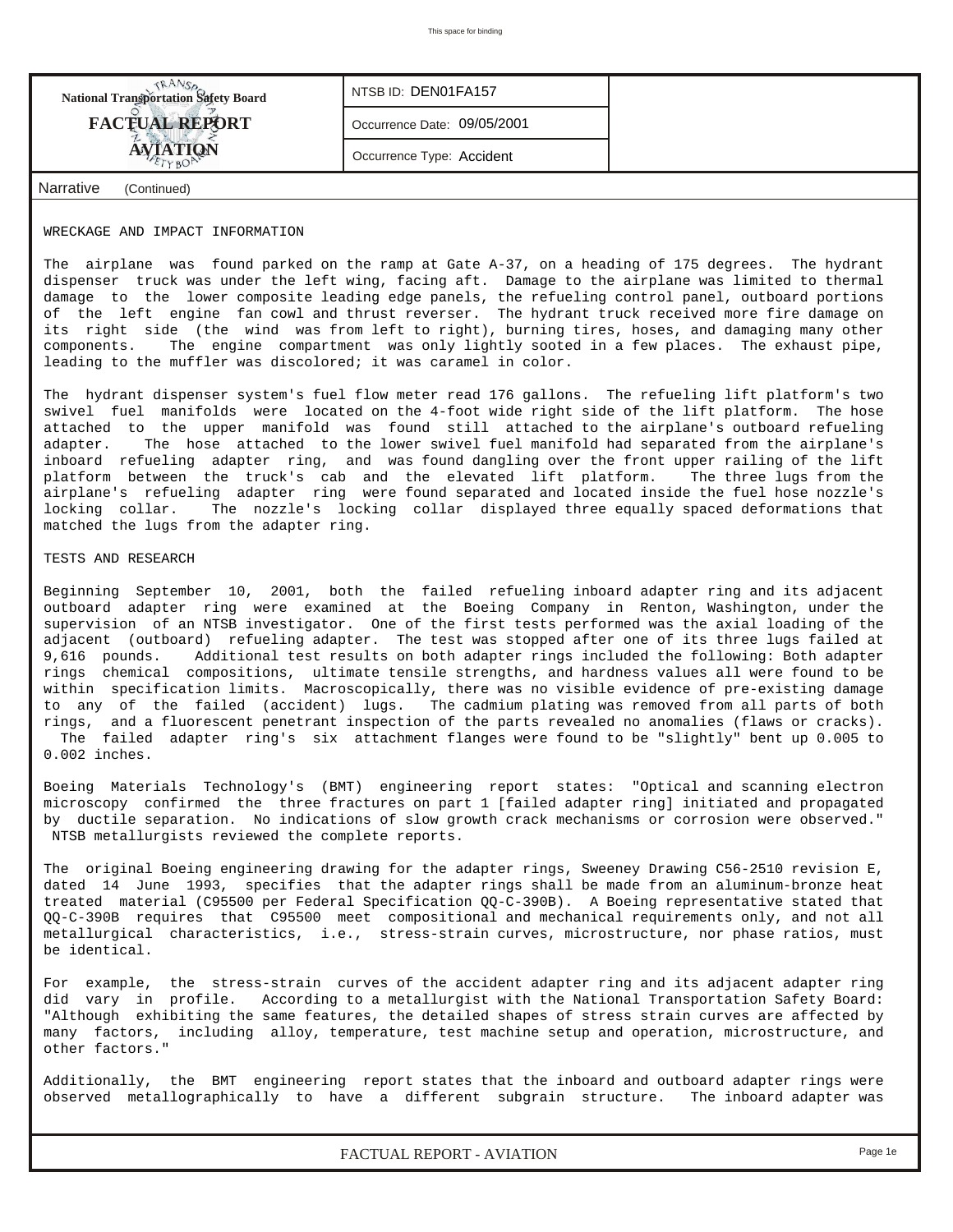| <b>National Transportation Safety Board</b> | NTSB ID: DEN01FA157         |  |
|---------------------------------------------|-----------------------------|--|
| <b>FACTUAL REPORT</b>                       | Occurrence Date: 09/05/2001 |  |
|                                             | Occurrence Type: Accident   |  |

composed of beta phase grains outlined with a light-etching, copper-rich alpha phase; whereas, the outboard adapter was predominately beta phase without the grain boundary outlining alpha phase.

The United Kingdom's Air Accidents Investigation Branch (AAIB) investigator, who attended the initial BMT laboratory studies stated, "the failure surfaces of the 'sister' adaptor ring were examined under an optical microscope and were visibly different in surface texture [microstructure] to those of the fracture surfaces from the 'accident' adaptor ring. The actual fracture characteristics and angles were very similar between the 'sister' ring and the 'accident' ring."

The American Society for Metals (ASM) reference book, ASM Specialty Handbook: Copper and Copper Alloys, describes C95500 microstructure as follows:

"As-cast or annealed structures consist of alpha crystals plus kappa precipitates. Small quantities of metastable beta may exist. Heat-treated structures consist of tempered beta martensite with very fine reprecipitated alpha needles and kappa precipitates. Some undissolved equiaxed alpha crystals may be evident, depending on the actual composition and thermal history."

Engineering Systems, Inc. (ESI), a firm contracted by ASIG, also examined the two adapter rings. ESI reported that both adapter rings met chemical analysis, hardness testing, and ultimate strength requirements for Federal Specifications QQ-C-390B and the ASTM specifications. They did find an "overall markedly different appearance between the microstructure of the material from the inboard (Part 1) and outboard (Part 2) refueling flanges." They described the microstructure of the inboard adapter as "a well defined grain structure of martensitic beta phase outlined by distinct boundaries of alpha phase." They described the outboard adapter's microstructure as "exclusively a martensitic beta phase." ESI said "the presence of alpha phase grain boundaries indicates that the inboard refueling flange was either not heat treated or heat treated at too low of a temperature, too short a time or not quenched properly."

BMT performed several follow-up tests with material from the inboard adapter, the outboard adapter, and C95500 plate material, under Safety Board supervision. They heated samples from the inboard adapter and plate material to "erase" the effects of any previous heat-treating, which resulted in as-cast conditioning of the samples. They re-heat treated them using ASTM B 148-93 (C95500 compositional and mechanical requirements subsequent to QQ-C-390B) suggested heat treatment procedures, plus several variations. According to BMT, these experiments demonstrated that "there are a substantial number of microstructures that can result from the different heat treatment parameters and chemical compositions allowed per QQ-C-390B [and subsequent ASTM B 148-93]. Equilibrium and metastable phase diagrams further show the complexity of C95500. The as-received part 1 [failed adapter] microstructure can likely be produced only by a very similar composition and heat treatment." Additionally, BMT stated that these tests verified that the as-received inboard adapter was a product of heat treatment.

BMT cut two notched flat test coupons from each adapter ring to evaluate ultimate and yield strength properties. They demonstrated that the ultimate tensile strength of all four samples exceeded the requirements of QQ-C-390B. Although BMT initially reported yield strength values for the samples, BMT later stated that these values were not reliable. According to Boeing representatives, "Due to the limited material available and resulting small test coupons, the yield strength [and elongation measurements] of the adapter could not be reliably determined."

ESI acquired a copy of BMT's original yield strength test results; they were 51.5 and 52.7 ksi for Part 1, and 77.8 and 71.9 ksi for Part 2. According to reports written by ESI and submitted to the Safety Board, the ESI reports stated that the failed adapter ring yield strength results were below the QQ-C-390B required specification of 60 ksi. They further stated that "the ASTM specifications define the yield strength as the stress producing an elongation under load of 0.5 percent. Using the stress-strain curves from the BMT tensile tests, the yield strengths were recalculated to be 33.8 ksi for specimen 1A and 32.9 ksi for specimen 1B. These yield strengths are significantly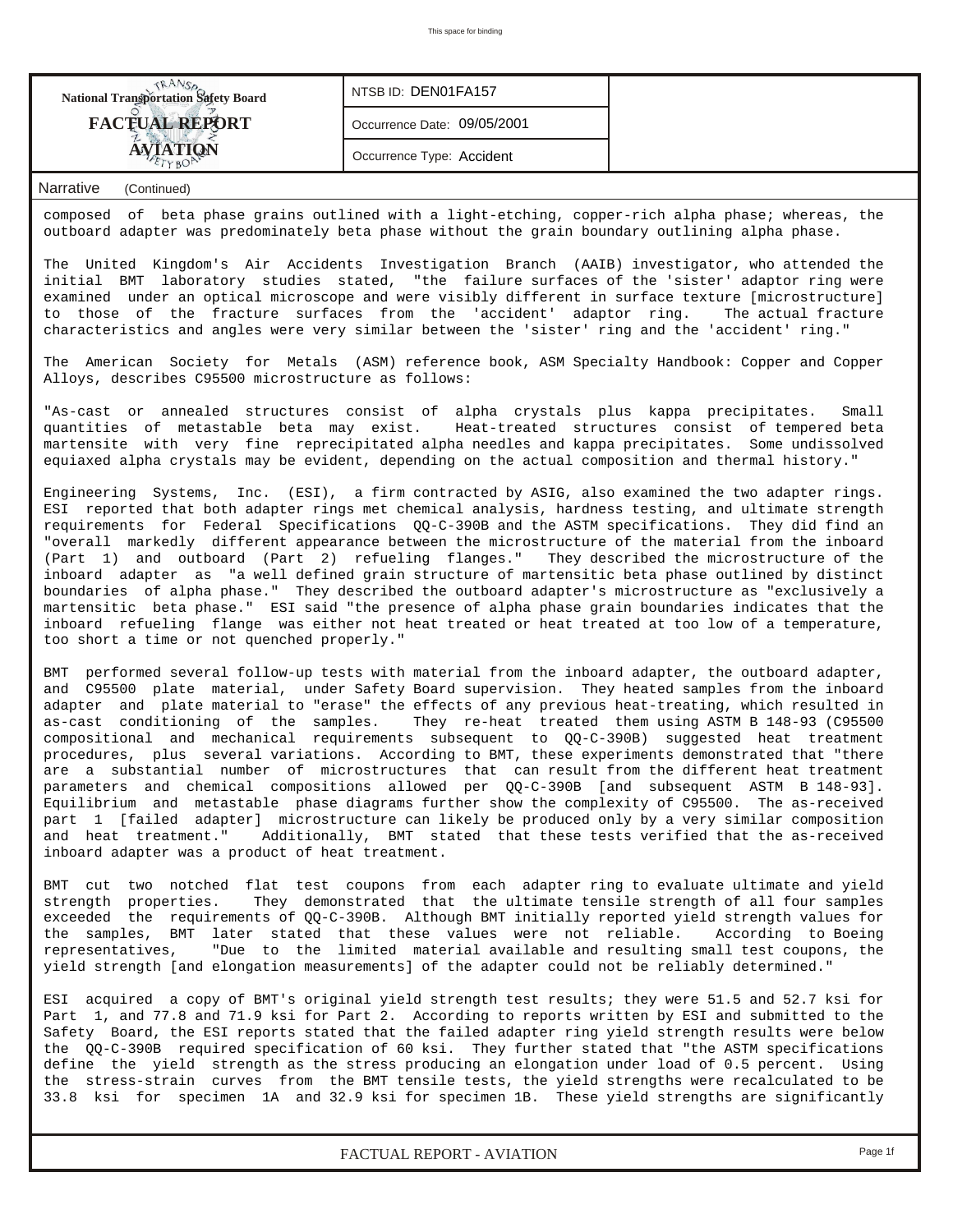| <b>National Transportation Safety Board</b> | NTSB ID: DEN01FA157         |  |
|---------------------------------------------|-----------------------------|--|
| <b>FACTUAL REPORT</b>                       | Occurrence Date: 09/05/2001 |  |
| <b>AVIATION</b>                             | Occurrence Type: Accident   |  |
| Narrative<br>(Continued)                    |                             |  |

below the mechanical requirements specified by the ASTM standard."

BMT's yield strength testing procedures followed American Society for Testing Materials (ASTM) publication E8-03 guidelines. The four notched flat test coupons did not meet the size or shape recommended in E8-03, because of the limited material available in the adapter rings. A BMT metallurgist said that resultant shape of the test coupons required that a stress concentration factor (Kt) of 1.2 be assigned. Additionally, BMT used the offset 0.2 percent method in determining yield strength, because this followed the ASTM E8-03, section 7.7.1, note 28, recommended referee method. A BMT representative said "the measured properties of such specimens [from the accident adapter ring] will differ from properties measured in a standard specimen by some factor X. X will not necessarily be equal to Kt but will likely fall between 1.0 and Kt. Therefore it would not be appropriate to simply multiply measured properties by Kt before comparing to reference standards. The exact Kts for the accident specimens were never calculated. A Boeing representative said: "Although the exact heat treat lot of the [accident] adapter ring material was not established, a review of production records for the adapters found that all candidate lots had a yield strength in excess of the specification requirements." Safety Board metallurgists reviewed BMT's data and reports.

Boeing stated that the airplane's fueling manifold system was designed for 120 psi working pressure, 240-psi proof pressure and 360 psi burst pressure. Deformations in aircraft refueling manifold systems have been noted at 150 to 180 psi. Boeing published a refueling pressure limit of 50 psi; however, Boeing stated that momentary fuel pressure surges of 80 to 100 psi are common during refueling. Boeing calculated that if direct fuel pressure were to cause the failure, a fuel pressure of approximately 1,360 psi would be required to generate the 9,616 pounds of force required to fail the lugs.

No material deformations were identified within the airplane's fueling manifold system.

The airplane's refueling manifold port, with adapter ring, was designed with a 12.5-degree forward orientation from vertical. BMT performed vertical pull tests on new production refueling adapters.

Their test results were consistent with the circumstance that, collectively, the three nozzle attachment lugs can support an excess of 10,000 pounds. At the request of the NTSB, BMT laboratory calculated the adapter ring lug load capability for cases in which loads were applied from 0 to 90 degrees measured from the nozzle centerline. The testing load was applied 20 inches below the adapter lug plane to accommodate the refueling nozzle, its ferrules, and the rigidity of the hose. Calculations from these tests indicated that the adapter ring's weight bearing capability dropped-off as the off center angle increased. The results of the calculations were checked against tests conducted at 0 and 90 degrees with agreement. At 30 degrees of load application, all nozzle attachment variations failed below 1,000 pounds of load.

The relative position of the hydrant dispenser truck and its lift platform to the airplane's refueling panel was derived from two studies that were conducted subsequent to the accident. These two studies were reviewed by Safety Board investigators, and consisted of the following:

 (1) A photogrammetric study, by Engineering Systems Inc. (contracted by ASIG), using all available photographs was performed, which positioned the hydrant dispenser truck to the airplane. Their report, dated September 19, 2002, gave a precise depiction of the airplane's left wing fueling control panel relative to the refueler's lift platform. This study indicates that the inboard refueling point was outside of the railing, on the left side of the lift platform, and just forward of the aft terminus of the lift platform.

 (2) Photogrammetric work by Boeing indicates that the bottom of the lift platform, at the time of the accident, was 91 inches above the ground. The floor construction material was approximately 3 inches thick, add the 91 inches (total of 94 inches) and the lift platform floor would have been approximately 9 feet 8 inches below the refueling control panel. This study also documented the

*FACTUAL REPORT - AVIATION Page 1g*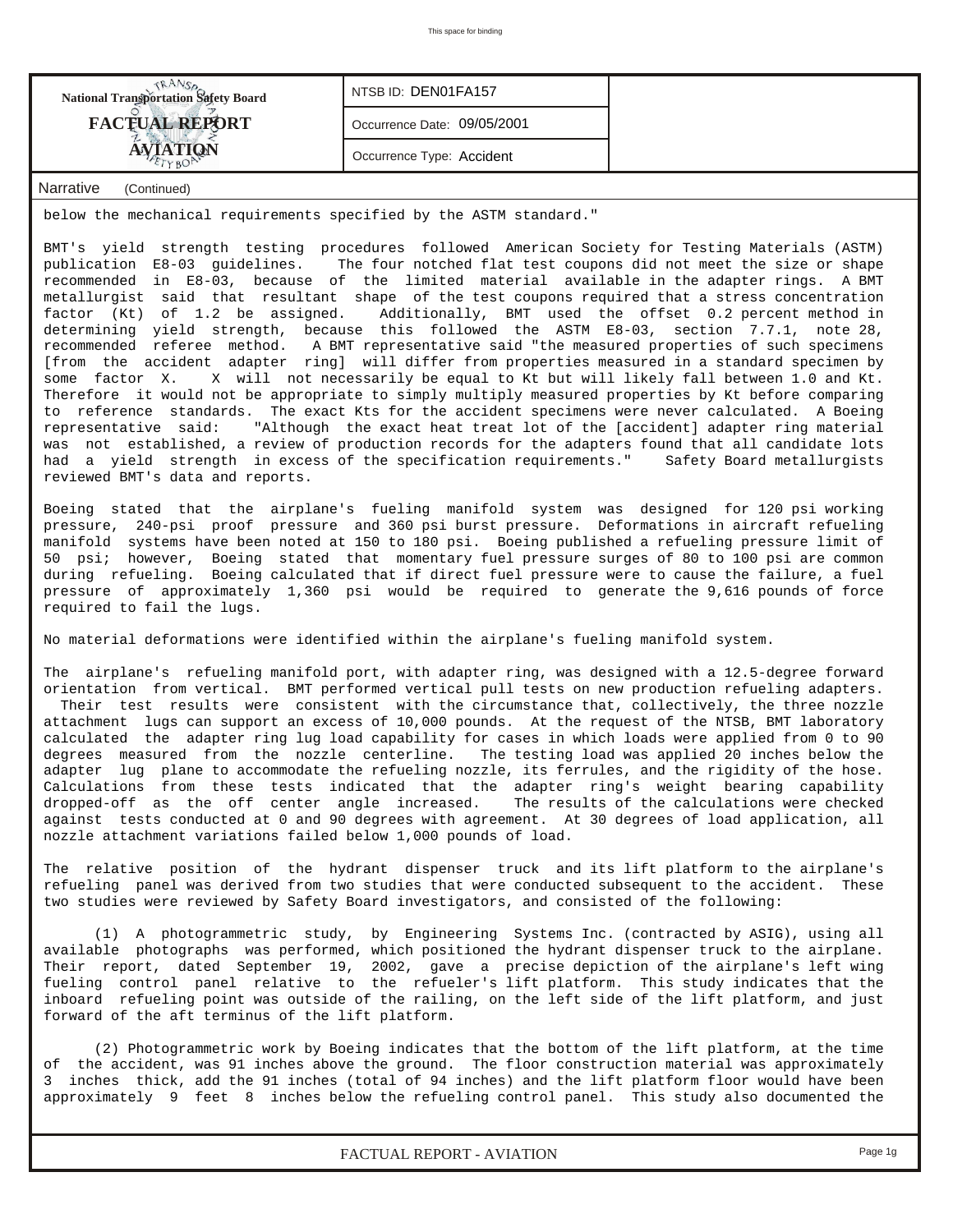| <b>National Transportation Safety Board</b> | NTSB ID: DEN01FA157         |  |
|---------------------------------------------|-----------------------------|--|
| <b>FACTUAL REPORT</b>                       | Occurrence Date: 09/05/2001 |  |
|                                             | Occurrence Type: Accident   |  |

top of the railing of the lift platform, which was 135.2 inches above the ground (or 75 inches below the refueling panel).

The distance of the floor of the lift platform from the refueling panel was additionally documented from still pictures which were made from a Denver Fire Department video camera which was mounted on its lead fire truck. These pictures show an ASIG employee, along with a Denver fireman, climbing a ladder to enter the lift platform after the fire was put out. The 6 foot 1 inch tall employee is shown standing on the lift platform's middle railing (23 inches above the floor) and reaching up to disconnect the outboard refueling hose. The 6 foot 4 inch tall fireman (with boots and hat on) is seen bracing the employee with his hands; the top of his hat is shown to be level with the ASIG employee's heart. A Safety Board review of the pictures revealed that the distance from the ASIG employee's heart to the top of his head was approximately 18 inches, and his head was between 20 to 22 inches below the refueling panel. These numbers add up to 9 feet 8 inches, and approximately replicates the Boeing study.

Due to the refueler's height (5 feet 11 inches), and the weight of the refueling equipment, these studies provide data that is consistent with the refueler positioning the platform closer to the airplane while attaching the nozzles and then lowered the platform to the position it was found in after he connected the refueling nozzles to the airplane's refueling adapters.

A white mark, triangular in shape (approximately 115 degrees), was found by ESI on the inboard (accident) refueling hose. A Federal Aviation Administration (FAA) Inspector, from Tampa, Florida (the refueling truck had been moved to Tampa International Airport), along with ASIG personnel, reattached the refueling hose to its original refueling manifold, in March 2003. The team determined that when the rubber hose was reattached, the white mark was located 73 inches from the hose's attachment to the lower swivel manifold, and the white mark was approximately 8 inches short of aligning with the lift platform's left forward protective corner bumper (approximately 81 inches). The FAA Inspector stated that the marking was "consistent with the general shape of the bumper." Subsequently, he had the bumper removed from the lift platform's railing. He stated the following: "The marking was consistent with [the] area around the bottom of the cushion in dimension and thickness. When the cushion was minimally distorted by hand, the bottom area was consistent with the mark on the hose assembly."

At the NTSB's request, The Goodyear Tire & Rubber Company performed a stretch analysis test on an exemplar refueling hose. They determined that approximately 380 pounds of force (11.6 percent stretch) was required to stretch the 69 inches of rubber hose (minus ferrules) 8 inches.

The photogrammetric studies provided the point in space where the left forward railing's corner was (in relation to the airplane) and the point in space where the 20 inch extended adapter centerline was at the time of the accident. Graphic, geometric calculations were produced by the NTSB. The calculated angle (from the lift platform's left forward railing corner (with protruding protective guard) to the adapter's extended centerline) indicate that an approximate 52 degree off-axis load would have been applied to the adapter ring if the lift platform had been lowered. At this angle, the adapter ring lug's failure limits would have been between 350 and 700 pounds of load. This calculated load would have increased an unknown amount during the pressurization of the refueling hose, with the commencement of refueling.

Subsequent to this accident, another study was performed by Dukes Transportation Services, Inc. (a maker of aircraft refueling hydrant trucks) for Exxon-Mobil and American Airlines. They attached an electronic "fish-scale (rated to 5,000 pounds)" vertically to two differently designed hydrant trucks, which were designed to service B-777 aircraft. The refueling lift platforms were slowly lowered until the suspended scale supported all of the platform weight. Several test variations were performed, and the results were consistently between 1,000 and 1,200 pounds (without fuel in the hoses or their manifolds). The Safety Board received a copy of the test results, which are included as attachments to this report.

*FACTUAL REPORT - AVIATION Page 1h*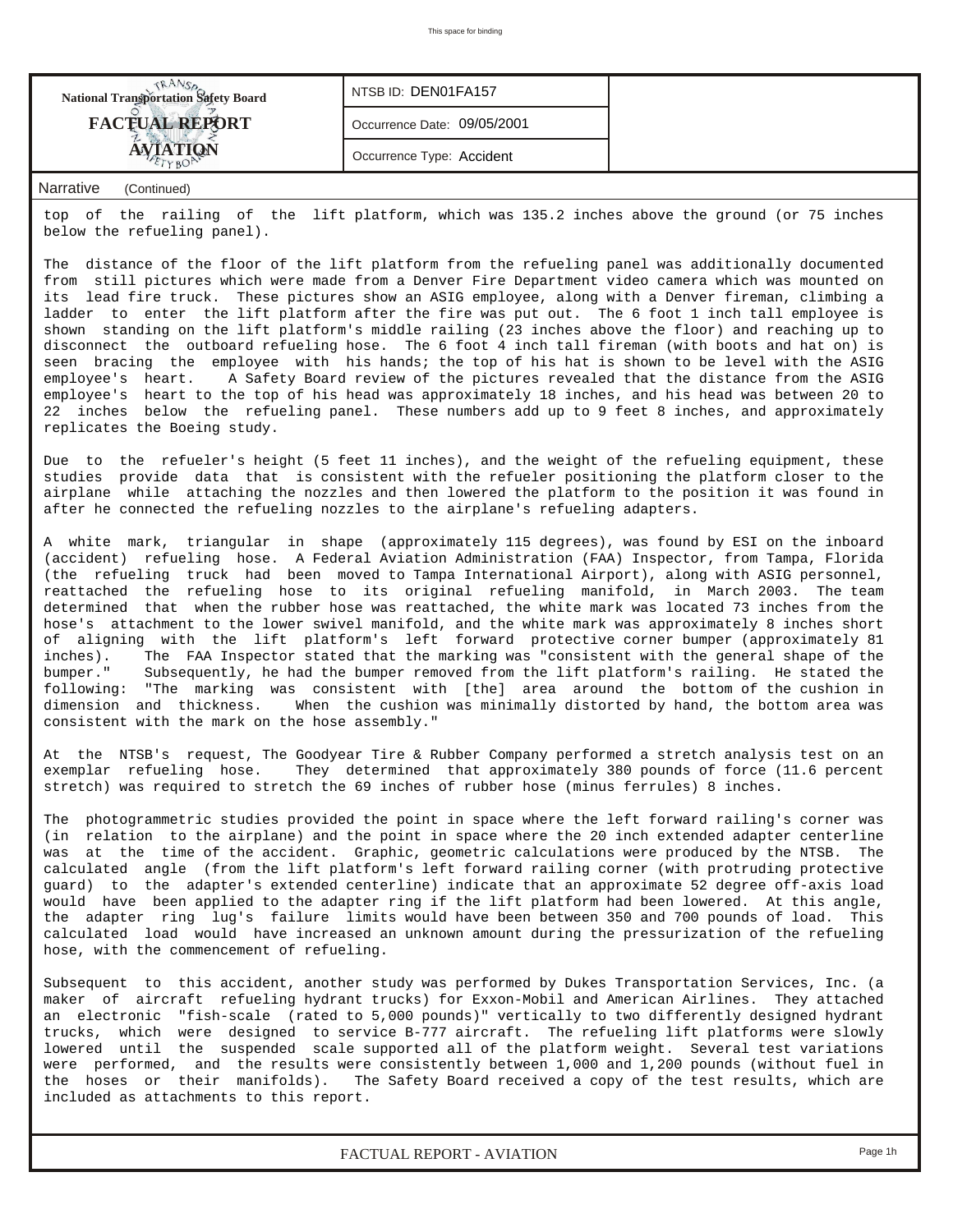| <b>National Transportation Safety Board</b> | NTSB ID: DEN01FA157         |  |
|---------------------------------------------|-----------------------------|--|
| <b>FACTUAL REPORT</b>                       | Occurrence Date: 09/05/2001 |  |
| <b>ATION</b>                                | Occurrence Type: Accident   |  |
| Narrative<br>(Continued)                    |                             |  |

The Safety Board requested the assistance of Wright-Patterson Air Force Base's Materials Integrity Branch in Ohio, to determine if they could attribute the white angular mark found on the fuel hose to the white plastic bumper from the lift platform railing by means of microscope based Fourier Transform Infrared spectrometry and micro X-Ray Fluorescence. The lead investigator for the laboratory said, after looking at the hose and the original photographs, that "the contact mark observed was not as pronounced as that shown in the submitted figures [photographs]." The hose had been shipped several times (unprotected), before it arrived at the laboratory.

The June 5, 2003, Materials Integrity Branch laboratory report states that "no evidence was identified to indicate the specified contact mark was formed due to contact with the bumper." The report further states that "contact may have occurred without leaving any evidence (i.e., material transfer or abrasion). This last possibility is made more plausible by the relative toughness and abrasion resistance of the bumper material."

The corner bumper guard also exhibited areas of a black transferred material with a chalky texture. Tests were not performed on this material. Additionally, some parallel abrasions were observed at one edge of the corner bumper guard between the outer and lower surfaces.

Observations and research by Safety Board investigators revealed that hydrant trucks can vary significantly in their design. There are no national or international standards for aircraft refueling equipment or procedures governing refueling operations. Both the equipment and the procedures vary from operator to operator, airport to airport, and oil company to oil company.

The Handbook of Aviation Fuel Properties, states that the auto ignition temperature (AIT) of Jet A kerosene grade turbine fuel (1 atmosphere) is 238 degrees C (460 degrees F). At this temperature, Jet A fuel spontaneously ignites under laboratory conditions without a spark or flame. Jet A fuel vapor has a flash ignition point (based on the elevation at the accident site, of 5,431 feet) of between 114 to 120 degrees F. At this temperature, Jet A fuel vapor will ignite under laboratory conditions given an adequate ignition source. By contrast, according to the Chief Scientific and Technical Advisor to the FAA for Fuel System Design, atomized Jet A fuel (a mist cloud of suspended liquid particles with a sphere of vapor around it) will ignite at approximately 60 degrees Fahrenheit with the same atmospheric conditions, and an open flame or spark. He said that determining the source of ignition is difficult with this type of situation. If a mist cloud is ignited, the flame propagation path is initially very lean (excess air) and all of the fuel is consumed leaving no unburned carbon as evidence.

Two companies have introduced modifications to help position hydrant dispenser trucks during single person operations. One company has introduced a light under the lift platform, pointing straight up, which reported aids in night operations. Another company is beginning to install sunroofs in the cabs of their trucks so that the driver can see the refueling station location. Additionally, industry groups such as the International Aviation Transportation Association (IATA), Aviation Fuel Working Group (AFWG) and the National Fire Protection Association (NFPA) Technical Committee of Aircraft Fueling are examining the need for changes to existing industry standards and practices. The AFWG has formed a Fuel Safety Task Force for this purpose.

Safety Board investigators could not identify another accident similar to this accident (in which the adapter ring failed while under full refueling flow, and the nozzle completely separated from the airplane).

#### ADDITIONAL INFORMATION

The airplane, including all components and logbooks, was released to a British Airways representative on September 8, 2001. The refueling truck was released to the Aircraft Service International Group on January 29, 2002.

*FACTUAL REPORT - AVIATION Page 1i*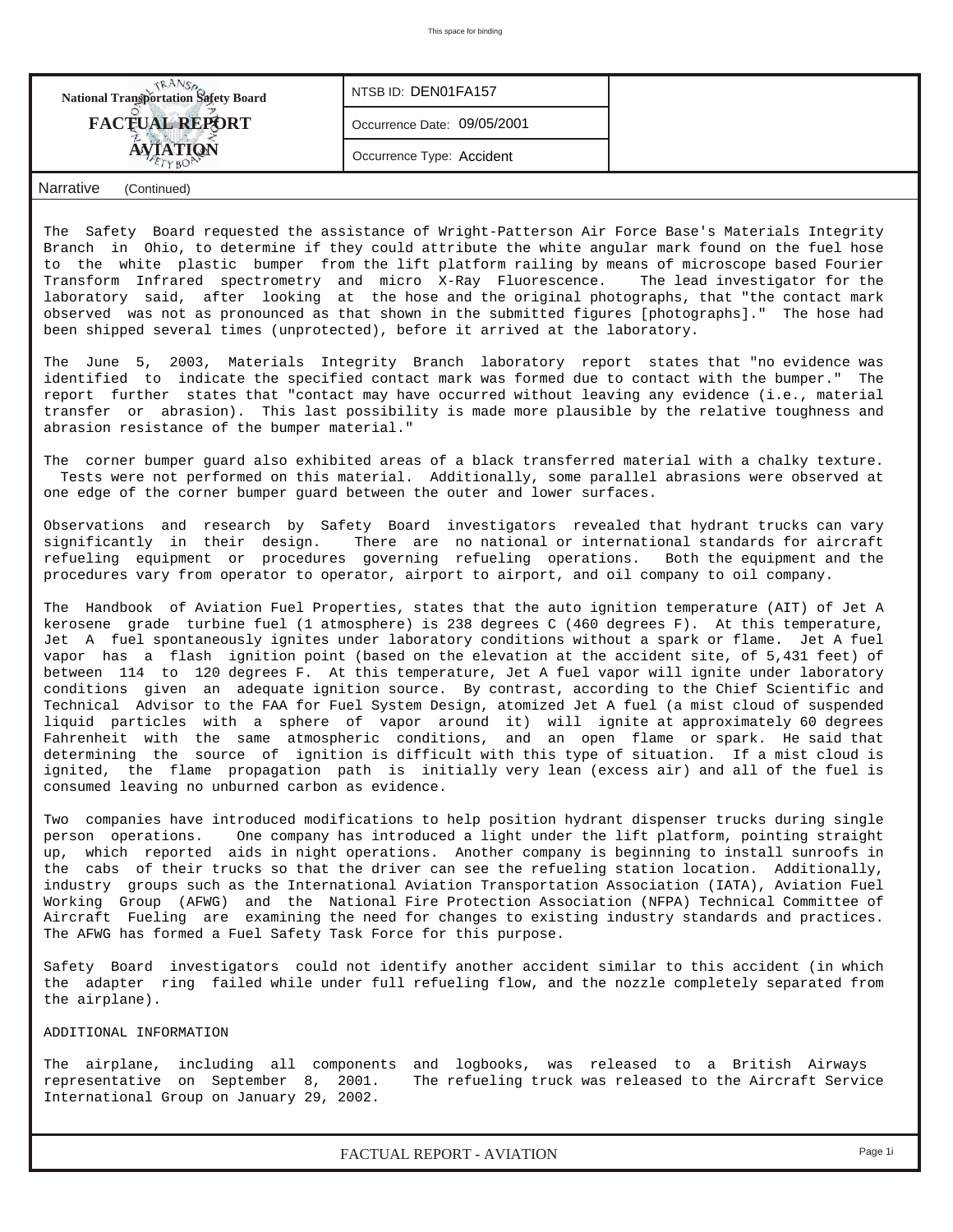| <b>National Transportation Safety Board</b>                                  | NTSB ID: DEN01FA157  |                                                                |                                                       |                           |  |  |                                         |       |                      |                      |                           |
|------------------------------------------------------------------------------|----------------------|----------------------------------------------------------------|-------------------------------------------------------|---------------------------|--|--|-----------------------------------------|-------|----------------------|----------------------|---------------------------|
| <b>FACTUAL REPORT</b>                                                        |                      |                                                                | Occurrence Date: 09/05/2001                           |                           |  |  |                                         |       |                      |                      |                           |
| <b>AVIATION</b>                                                              |                      |                                                                |                                                       | Occurrence Type: Accident |  |  |                                         |       |                      |                      |                           |
| Landing Facility/Approach Information                                        |                      |                                                                |                                                       |                           |  |  |                                         |       |                      |                      |                           |
| <b>Airport Name</b>                                                          |                      |                                                                | Airport ID:                                           | <b>Airport Elevation</b>  |  |  | Runway Used                             |       | Runway Length        |                      | Runway Width              |
| Denver International Airport                                                 |                      | <b>DEN</b>                                                     |                                                       | 5431 Ft. MSL              |  |  |                                         |       |                      |                      |                           |
| Runway Surface Type: Unknown                                                 |                      |                                                                |                                                       |                           |  |  |                                         |       |                      |                      |                           |
| Runway Surface Condition: Unknown                                            |                      |                                                                |                                                       |                           |  |  |                                         |       |                      |                      |                           |
| Type Instrument Approach: Unknown                                            |                      |                                                                |                                                       |                           |  |  |                                         |       |                      |                      |                           |
| VFR Approach/Landing: Unknown                                                |                      |                                                                |                                                       |                           |  |  |                                         |       |                      |                      |                           |
| Aircraft Information                                                         |                      |                                                                |                                                       |                           |  |  |                                         |       |                      |                      |                           |
| Aircraft Manufacturer<br><b>Boeing</b>                                       |                      | Model/Series<br>777-236                                        |                                                       |                           |  |  |                                         | 28840 | <b>Serial Number</b> |                      |                           |
| Airworthiness Certificate(s): Transport                                      |                      |                                                                |                                                       |                           |  |  |                                         |       |                      |                      |                           |
| Landing Gear Type: Retractable - Tricycle                                    |                      |                                                                |                                                       |                           |  |  |                                         |       |                      |                      |                           |
| Homebuilt Aircraft? No                                                       | Number of Seats: 285 |                                                                |                                                       | Certified Max Gross Wt.   |  |  | 590000 LBS                              |       |                      | Number of Engines: 2 |                           |
| Engine Type:<br>Turbo Fan                                                    |                      |                                                                | <b>General Electric</b>                               | Engine Manufacturer:      |  |  | Model/Series:<br>GE-90                  |       |                      |                      | Rated Power:<br>90000 LBS |
| - Aircraft Inspection Information                                            |                      |                                                                |                                                       |                           |  |  |                                         |       |                      |                      |                           |
| Type of Last Inspection                                                      |                      |                                                                | Date of Last Inspection<br>Time Since Last Inspection |                           |  |  |                                         |       | Airframe Total Time  |                      |                           |
| AAIP                                                                         |                      |                                                                | Hours                                                 |                           |  |  |                                         |       | <b>11221 Hours</b>   |                      |                           |
| - Emergency Locator Transmitter (ELT) Information                            |                      |                                                                |                                                       |                           |  |  |                                         |       |                      |                      |                           |
| ELT Installed? No                                                            | ELT Operated? No     |                                                                |                                                       |                           |  |  | ELT Aided in Locating Accident Site? No |       |                      |                      |                           |
| Owner/Operator Information                                                   |                      |                                                                |                                                       |                           |  |  |                                         |       |                      |                      |                           |
| Registered Aircraft Owner                                                    |                      |                                                                | <b>Street Address</b><br>P.O. Box 10 Heathrow Airport |                           |  |  |                                         |       |                      |                      |                           |
| <b>British Airways</b>                                                       |                      |                                                                | City                                                  |                           |  |  |                                         | State | Zip Code             |                      |                           |
|                                                                              |                      | TW6 2JA<br><b>Hounslow Middlewsex</b><br><b>Street Address</b> |                                                       |                           |  |  |                                         |       |                      |                      |                           |
| Operator of Aircraft                                                         |                      |                                                                |                                                       |                           |  |  | Same as Reg'd Aircraft Owner            |       |                      |                      |                           |
| Same as Reg'd Aircraft Owner                                                 |                      |                                                                | City                                                  |                           |  |  |                                         |       |                      | State                | Zip Code                  |
| Operator Does Business As:                                                   |                      |                                                                |                                                       |                           |  |  | Operator Designator Code:               |       |                      |                      |                           |
| - Type of U.S. Certificate(s) Held:                                          |                      |                                                                |                                                       |                           |  |  |                                         |       |                      |                      |                           |
| Air Carrier Operating Certificate(s): Foreign Operation                      |                      |                                                                |                                                       |                           |  |  |                                         |       |                      |                      |                           |
| Operating Certificate:                                                       |                      |                                                                |                                                       | Operator Certificate:     |  |  |                                         |       |                      |                      |                           |
| Regulation Flight Conducted Under: Part 129: Foreign                         |                      |                                                                |                                                       |                           |  |  |                                         |       |                      |                      |                           |
| Type of Flight Operation Conducted: Scheduled; International; Passenger Only |                      |                                                                |                                                       |                           |  |  |                                         |       |                      |                      |                           |
|                                                                              |                      |                                                                |                                                       | FACTUAL REPORT - AVIATION |  |  |                                         |       |                      |                      | Page 2                    |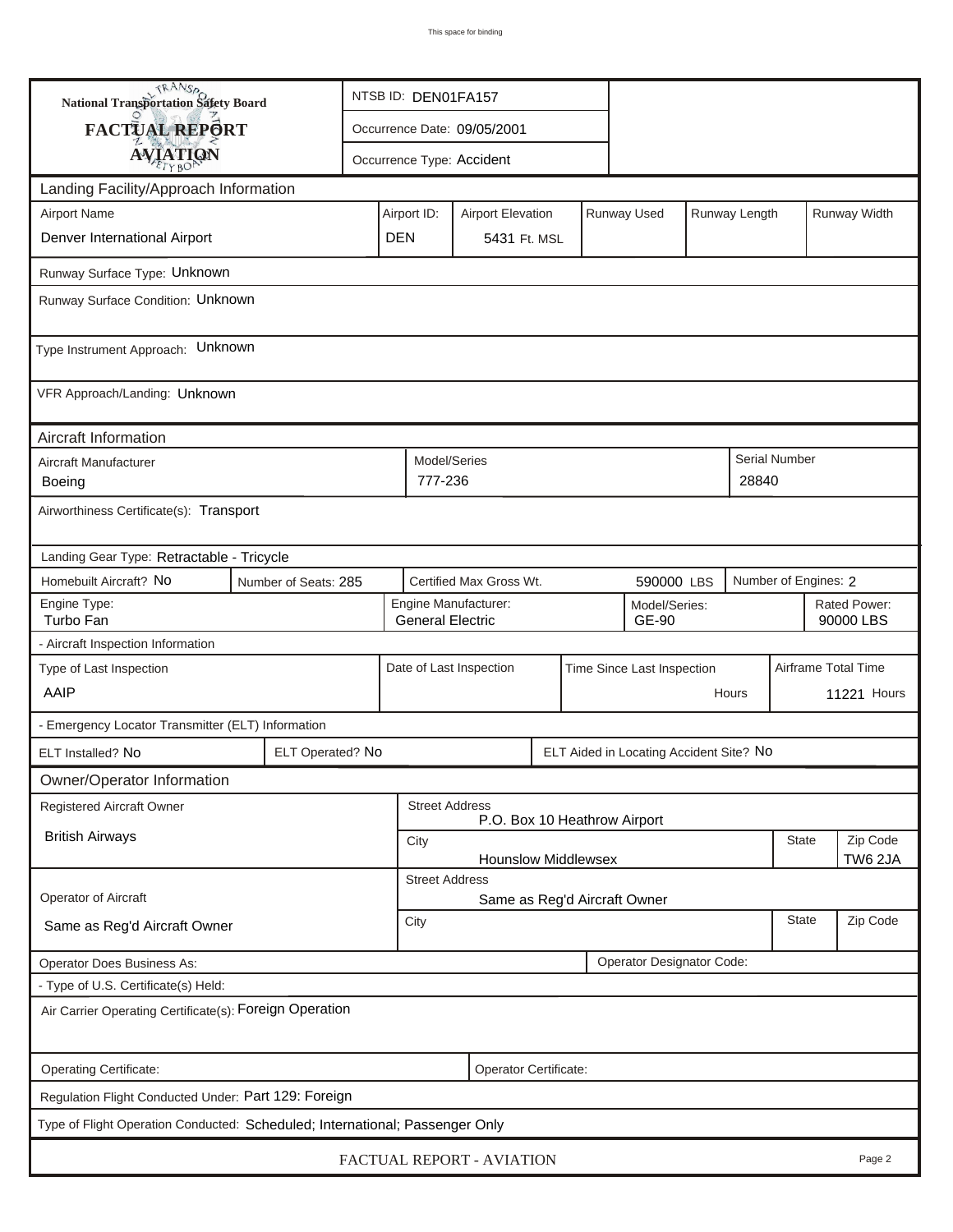|                       | <b>National Transportation Safety Board</b>                 |                            |                           |                                                      | NTSB ID: DEN01FA157         |                           |                          |                    |           |                                         |                                    |                     |
|-----------------------|-------------------------------------------------------------|----------------------------|---------------------------|------------------------------------------------------|-----------------------------|---------------------------|--------------------------|--------------------|-----------|-----------------------------------------|------------------------------------|---------------------|
|                       | FACTUAL REPORT                                              |                            |                           |                                                      | Occurrence Date: 09/05/2001 |                           |                          |                    |           |                                         |                                    |                     |
|                       |                                                             |                            |                           |                                                      | Occurrence Type: Accident   |                           |                          |                    |           |                                         |                                    |                     |
|                       | <b>AVIATION</b>                                             |                            |                           |                                                      |                             |                           |                          |                    |           |                                         |                                    |                     |
|                       | <b>First Pilot Information</b>                              |                            |                           |                                                      |                             |                           |                          |                    |           |                                         |                                    |                     |
| Name                  |                                                             |                            |                           |                                                      |                             | City                      |                          |                    |           | <b>State</b>                            | Date of Birth                      | Age                 |
| On File               |                                                             |                            |                           |                                                      |                             | On File                   |                          |                    |           |                                         | On File                            | 41                  |
| Sex: M                | Seat Occupied: Left                                         |                            |                           | Principal Profession: Civilian Pilot                 |                             |                           |                          |                    |           | Certificate Number: On File             |                                    |                     |
| Certificate(s):       |                                                             | Airline Transport; Foreign |                           |                                                      |                             |                           |                          |                    |           |                                         |                                    |                     |
| Airplane Rating(s):   |                                                             |                            |                           | Multi-engine Land; Single-engine Land                |                             |                           |                          |                    |           |                                         |                                    |                     |
|                       | Rotorcraft/Glider/LTA: None                                 |                            |                           |                                                      |                             |                           |                          |                    |           |                                         |                                    |                     |
|                       | Instrument Rating(s): Airplane                              |                            |                           |                                                      |                             |                           |                          |                    |           |                                         |                                    |                     |
| Instructor Rating(s): | None                                                        |                            |                           |                                                      |                             |                           |                          |                    |           |                                         |                                    |                     |
|                       | Type Rating/Endorsement for Accident/Incident Aircraft? Yes |                            |                           |                                                      |                             |                           |                          |                    |           | Current Biennial Flight Review? 03/2001 |                                    |                     |
|                       | Medical Cert.: Class 1                                      |                            |                           | Medical Cert. Status: Valid Medical--no waivers/lim. |                             |                           |                          |                    |           |                                         | Date of Last Medical Exam: 05/2001 |                     |
|                       |                                                             |                            |                           |                                                      |                             |                           |                          |                    |           |                                         |                                    |                     |
| - Flight Time Matrix  |                                                             | All A/C                    | This Make<br>and Model    | Airplane<br>Single Engine                            | Airplane<br>Mult-Engine     | Night                     | Actual                   | Instrument         | Simulated | Rotorcraft                              | Glider                             | Lighter<br>Than Air |
| <b>Total Time</b>     |                                                             | 12200                      | 1600                      | 190                                                  | 12000                       | 3500                      | 11000                    |                    |           |                                         |                                    |                     |
|                       | Pilot In Command(PIC)                                       | 1600                       | 1600                      | 160                                                  | 1600                        | 700                       |                          | 1400               |           |                                         |                                    |                     |
| Instructor            |                                                             |                            |                           |                                                      |                             |                           |                          |                    |           |                                         |                                    |                     |
| Last 90 Days          |                                                             | 85                         | 85                        |                                                      | 85                          | 30                        |                          | 75                 |           |                                         |                                    |                     |
| Last 30 Days          |                                                             | 35                         | 35                        |                                                      | 35                          | 30                        |                          | 75                 |           |                                         |                                    |                     |
| Last 24 Hours         |                                                             | 10                         | 10                        |                                                      | 10                          |                           |                          | 9                  |           |                                         |                                    |                     |
| Seatbelt Used? No     |                                                             |                            | Shoulder Harness Used? No |                                                      |                             |                           | Toxicology Performed? No |                    |           |                                         | Second Pilot? Yes                  |                     |
|                       |                                                             |                            |                           |                                                      |                             |                           |                          |                    |           |                                         |                                    |                     |
|                       | Flight Plan/Itinerary                                       |                            |                           |                                                      |                             |                           |                          |                    |           |                                         |                                    |                     |
|                       | Type of Flight Plan Filed: IFR                              |                            |                           |                                                      |                             |                           |                          |                    |           |                                         |                                    |                     |
| Departure Point       |                                                             |                            |                           |                                                      |                             | <b>State</b>              |                          | Airport Identifier |           |                                         | Departure Time                     | Time Zone           |
| London                |                                                             |                            |                           |                                                      |                             |                           |                          | <b>GKK</b>         |           | 0713                                    |                                    | <b>MDT</b>          |
| <b>Destination</b>    |                                                             |                            |                           |                                                      |                             | <b>State</b>              |                          | Airport Identifier |           |                                         |                                    |                     |
|                       | Same as Accident/Incident Location                          |                            |                           |                                                      |                             |                           |                          | <b>DEN</b>         |           |                                         |                                    |                     |
|                       | Type of Clearance: IFR                                      |                            |                           |                                                      |                             |                           |                          |                    |           |                                         |                                    |                     |
| Type of Airspace:     | Unknown                                                     |                            |                           |                                                      |                             |                           |                          |                    |           |                                         |                                    |                     |
|                       | Weather Information                                         |                            |                           |                                                      |                             |                           |                          |                    |           |                                         |                                    |                     |
| Source of Briefing:   | Company                                                     |                            |                           |                                                      |                             |                           |                          |                    |           |                                         |                                    |                     |
|                       | Method of Briefing: In Person; Telephone                    |                            |                           |                                                      |                             |                           |                          |                    |           |                                         |                                    |                     |
|                       |                                                             |                            |                           |                                                      |                             | FACTUAL REPORT - AVIATION |                          |                    |           |                                         |                                    | Page 3              |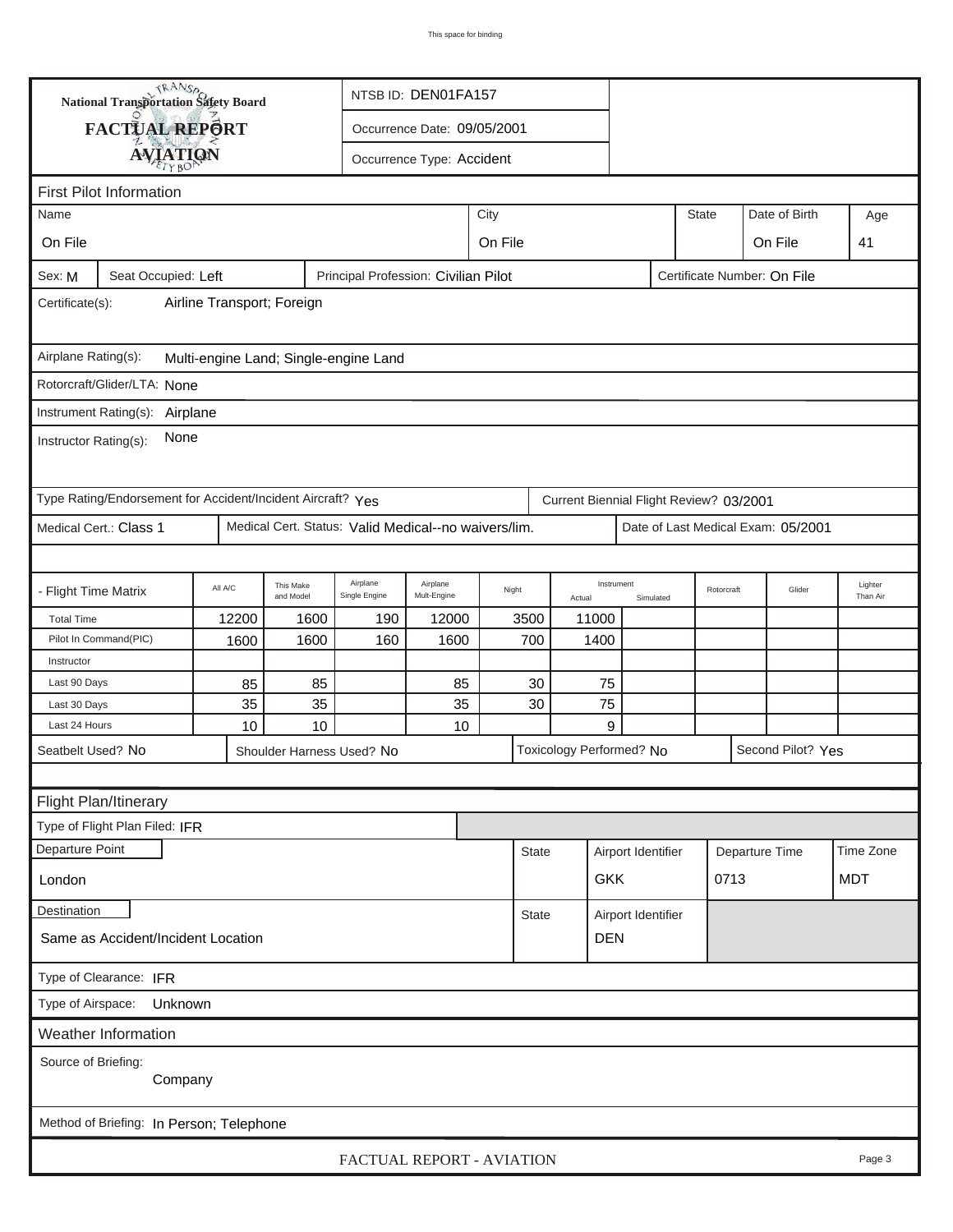|                             | <b>National Transportation Safety Board</b>  |               | NTSB ID: DEN01FA157  |                             |                           |                                 |                         |                                                       |                              |     |     |
|-----------------------------|----------------------------------------------|---------------|----------------------|-----------------------------|---------------------------|---------------------------------|-------------------------|-------------------------------------------------------|------------------------------|-----|-----|
|                             | FACTUAL REPORT                               |               |                      | Occurrence Date: 09/05/2001 |                           |                                 |                         |                                                       |                              |     |     |
|                             | <b>AVIATION</b>                              |               |                      |                             | Occurrence Type: Accident |                                 |                         |                                                       |                              |     |     |
| Weather Information         |                                              |               |                      |                             |                           |                                 |                         |                                                       |                              |     |     |
| WOF ID                      | <b>Observation Time</b>                      | Time Zone     | <b>WOF Elevation</b> |                             |                           | WOF Distance From Accident Site |                         |                                                       | Direction From Accident Site |     |     |
|                             |                                              |               |                      |                             |                           |                                 |                         |                                                       |                              |     |     |
| <b>BKF</b>                  | 1656                                         | 5431 Ft. MSL  |                      |                             |                           |                                 | <b>8 NM</b>             |                                                       | 150 Deg. Mag.                |     |     |
|                             | Sky/Lowest Cloud Condition: Scattered        |               |                      |                             | 6500 Ft. AGL              |                                 | Condition of Light: Day |                                                       |                              |     |     |
| Lowest Ceiling: Broken      |                                              | 25000 Ft. AGL |                      | Visibility:                 |                           | 40                              | <b>SM</b>               | Altimeter:                                            | 29.96                        | "Hg |     |
| Temperature:                | 28 °C                                        | Dew Point:    | 2°C                  |                             | Wind Direction: 210       |                                 |                         |                                                       | Density Altitude:            |     | Ft. |
| Wind Speed: 12              |                                              | Gusts:        |                      |                             |                           |                                 |                         | Weather Condtions at Accident Site: Visual Conditions |                              |     |     |
|                             | Visibility (RVR):<br>Visibility (RVV)<br>Ft. |               |                      |                             |                           | Intensity of Precipitation:     |                         |                                                       |                              |     |     |
|                             | Restrictions to Visibility: None             |               |                      |                             |                           |                                 |                         |                                                       |                              |     |     |
|                             |                                              |               |                      |                             |                           |                                 |                         |                                                       |                              |     |     |
| Type of Precipitation:      | None                                         |               |                      |                             |                           |                                 |                         |                                                       |                              |     |     |
|                             |                                              |               |                      |                             |                           |                                 |                         |                                                       |                              |     |     |
| <b>Accident Information</b> |                                              |               |                      |                             |                           |                                 |                         |                                                       |                              |     |     |
|                             | Aircraft Damage: Substantial                 |               |                      | Aircraft Fire: Ground       |                           |                                 |                         | Aircraft Explosion None                               |                              |     |     |
|                             | Classification: Foreign Registered/U.S. Soil |               |                      |                             |                           |                                 |                         |                                                       |                              |     |     |
| - Injury Summary Matrix     |                                              | Fatal         | Serious<br>Minor     |                             | None                      | <b>TOTAL</b>                    |                         |                                                       |                              |     |     |
| <b>First Pilot</b>          |                                              |               |                      |                             | 1                         | 1                               |                         |                                                       |                              |     |     |
| Second Pilot                |                                              |               |                      |                             | 1                         | 1                               |                         |                                                       |                              |     |     |
| <b>Student Pilot</b>        |                                              |               |                      |                             |                           |                                 |                         |                                                       |                              |     |     |
| Flight Instructor           |                                              |               |                      |                             |                           |                                 |                         |                                                       |                              |     |     |
| <b>Check Pilot</b>          |                                              |               |                      |                             |                           |                                 |                         |                                                       |                              |     |     |
| <b>Flight Engineer</b>      |                                              |               |                      |                             |                           |                                 |                         |                                                       |                              |     |     |
| Cabin Attendants            |                                              |               |                      |                             | 13                        | 13                              |                         |                                                       |                              |     |     |
| Other Crew                  |                                              |               |                      |                             | 1                         | 1                               |                         |                                                       |                              |     |     |
| Passengers                  |                                              |               |                      |                             | 10                        | 10                              |                         |                                                       |                              |     |     |
| - TOTAL ABOARD -            |                                              |               |                      |                             | 26                        | 26                              |                         |                                                       |                              |     |     |
| Other Ground                |                                              | 1             |                      |                             |                           | 1                               |                         |                                                       |                              |     |     |
| - GRAND TOTAL -             |                                              | 1             |                      |                             | 26                        | 27                              |                         |                                                       |                              |     |     |